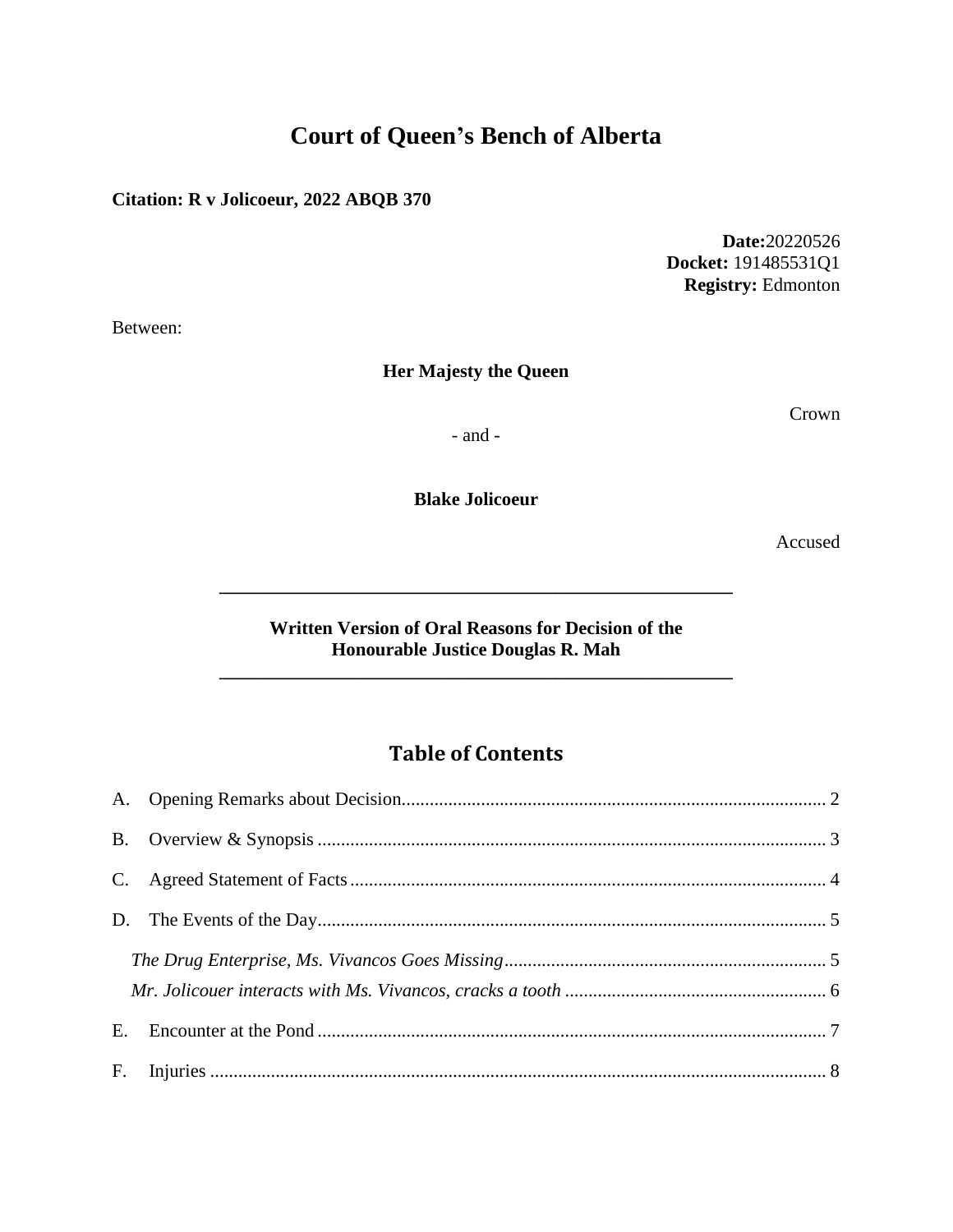| G. |                                                                                            |  |
|----|--------------------------------------------------------------------------------------------|--|
| H. |                                                                                            |  |
|    |                                                                                            |  |
|    |                                                                                            |  |
|    |                                                                                            |  |
| I. |                                                                                            |  |
|    |                                                                                            |  |
|    |                                                                                            |  |
|    | Subjective Foresight of Death in this Case (includes discussion of Post-Offence Conduct) - |  |
|    |                                                                                            |  |
| J. |                                                                                            |  |
| Κ. |                                                                                            |  |
|    |                                                                                            |  |
|    |                                                                                            |  |
|    |                                                                                            |  |
|    |                                                                                            |  |
|    |                                                                                            |  |
|    |                                                                                            |  |
| L. |                                                                                            |  |
| M. |                                                                                            |  |

#### **A. Opening Remarks about Decision**

- <span id="page-1-0"></span>[1] I have distributed a two-page handout:
	- The first page is a topical outline of my decision, so counsel and Mr. Jolicoeur can follow along and know where I am in the decision; and
	- The second page is a list of the legal cases I refer to, primarily for the benefit of Madam Court Reporter.

[2] If any party requests a transcript of these reasons, I reserve the right to edit the transcript to correct grammatical errors and to make it more readable. I will not change what I say today in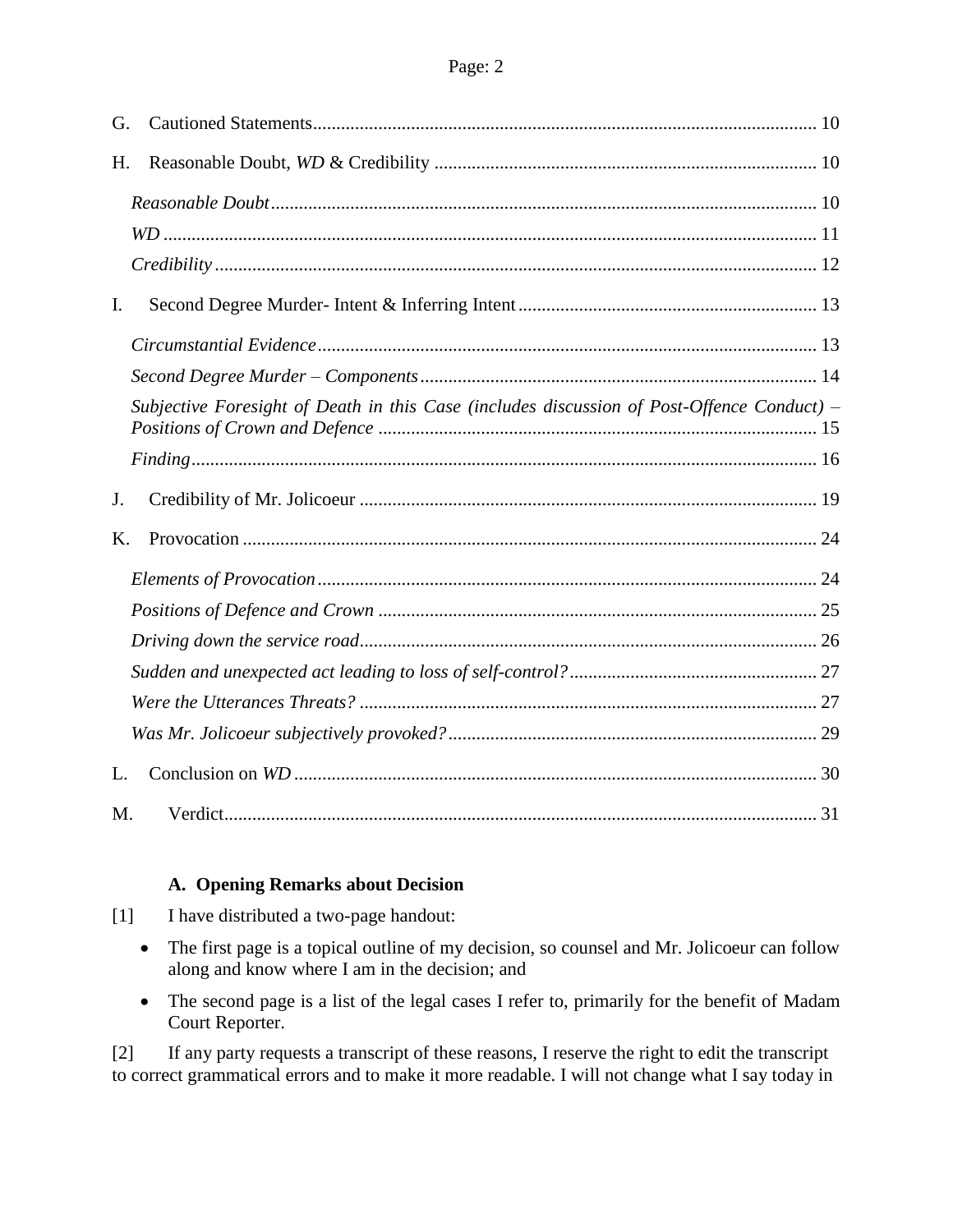any substantive manner. I will do the same if either counsel requests a written version of these reasons but will also add formatting and citations.<sup>1</sup>

[3] Argument in this matter was heard on March 30, 2022 at which time I reserved until today. I took advantage of the interval to review the trial evidence, the arguments made and the authorities submitted by counsel. I expect to be some time so I ask everyone to sit back and listen. Mr. Jolicoeur, this decision is quite long and has a lot of legal content that the lawyers will easily understand but may be unfamiliar to you. I have to give you and everyone a full explanation of my decision both in terms of facts and law, so please bear with me.

#### **B. Overview & Synopsis**

 $\overline{a}$ 

<span id="page-2-0"></span>[4] Something went terribly wrong when the accused Blake Jolicoeur met with the deceased Saladina Vivancos on the evening of November 16, 2019 near a pond off a country road in the vicinity of Spruce Grove, Alberta. They met to engage in a drug transaction. It is not disputed that Mr. Jolicoeur caused the death of Ms. Vivancos or that she died by blunt force trauma to her cranial region. In fact, Mr. Jolicoeur walked into the police station a few days later and confessed to the killing. What was in issue at the trial was whether Mr. Jolicoeur had the intent at the time for second-degree murder and, if so, whether provocation operates as a partial defence so as to reduce the act to manslaughter.

[5] The two of them had a business relationship. Ms. Vivancos was a street-level drug dealer on behalf of a drug organization operating in the Spruce Grove/Stony Plain area. Mr. Jolicoeur was one of her customers. They had transacted business on two previous occasions that very day.

[6] Mr. Jolicoeur did not testify at the trial. His version of what occurred with Ms. Vivancos is contained in a series of statements that he gave to RCMP in the days following the event. There is no issue with the voluntariness and admissibility of the statements. There is otherwise no forensic evidence linking Mr. Jolicoeur to Ms. Vivancos' death.

[7] The Crown alleges that during their encounter at the pond, Mr. Jolicoeur repeatedly struck Ms. Vivancos about the head with a metal object, eventually causing her death. He did so, says the Crown, either intending to kill her or intending to cause her bodily harm that he knew was so serious and dangerous it would likely kill her and proceeded nonetheless. The weapon has not been determined. The Crown further says that Mr. Jolicoeur attempted to cover up his crime by placing Ms. Vivancos in her vehicle and first attempting to set it on fire. When that didn't work, he pushed the vehicle onto the pond so that it would break through the ice and submerge.

[8] Consequently, the Crown argues that the requisite intent for second degree murder can be inferred from the extent of the injuries, the evidence at the crime scene and Mr. Jolicoeur's postoffence conduct which the Crown says is evidence of an attempt to cover the up extent of the injuries inflicted. The Crown also says that the partial defence of provocation has been disproven beyond a reasonable doubt in that the evidence shows that Ms. Vivancos did not, in law, engage in provoking behaviour and that Mr. Jolicoeur did not lose the power of self-control because he was acting purposefully when attacking Ms. Vivancos.

<sup>1</sup> This written version is a near *verbatim* rendition of the oral reasons for decision delivered on May 24, 2022, produced at the request of one of the counsel. I have corrected grammar and spelling, added formatting and citations and made minor wording changes to make the text read better. Otherwise, nothing else has been added or changed. The oral reasons remain the official decision of the Court.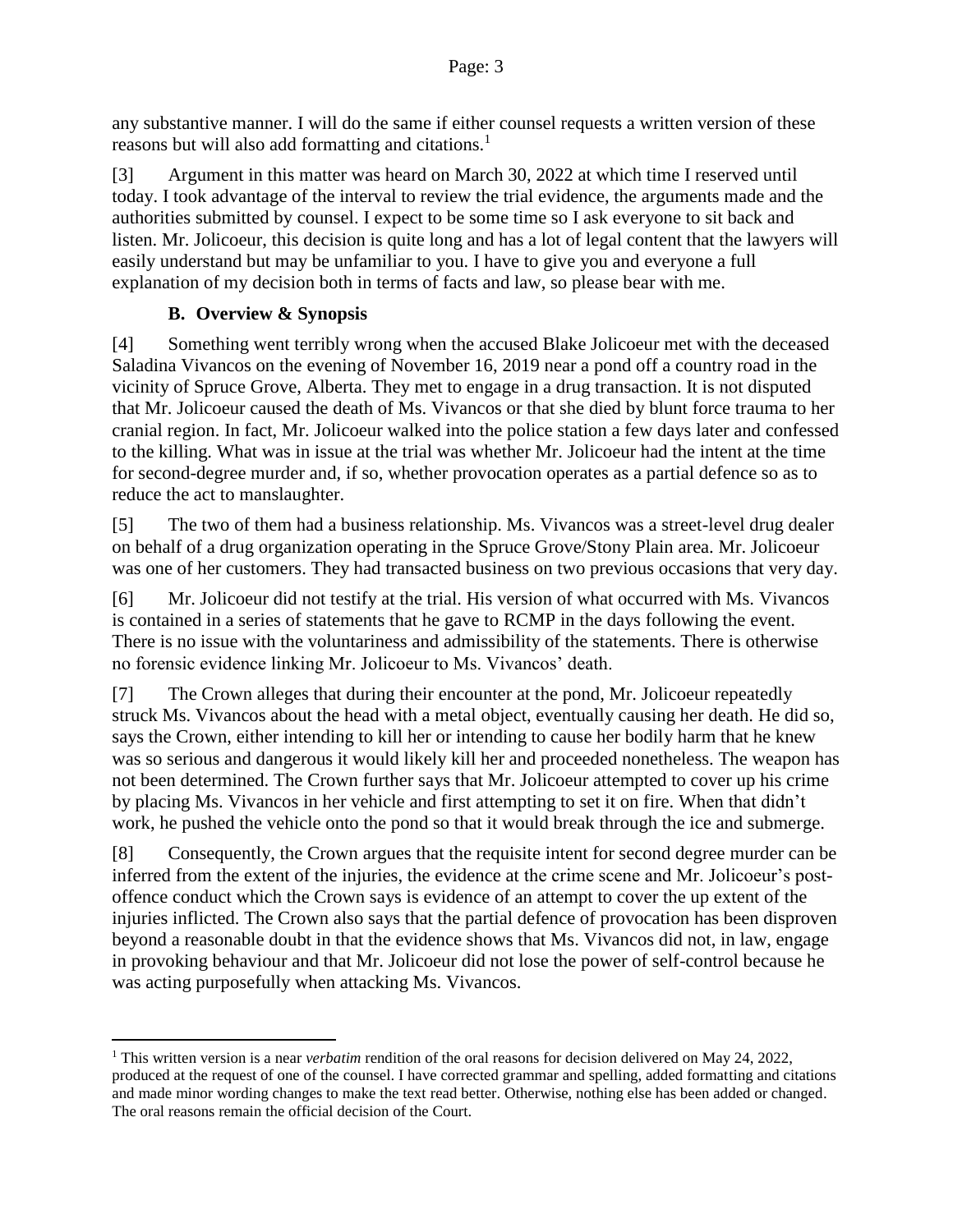[9] Mr. Jolicoeur's position at trial was that Ms. Vivancos initially attacked him with the weapon and that he disarmed her and struck her back. When she verbally threatened him (as he says in the statements), he was provoked and lost his self-control and again struck her on the head with the object. He says she was still alive when he placed her in her vehicle and that the unsuccessful attempt to set the vehicle on fire was to make the scene look like a robbery. He explained that the reason the vehicle was rolled onto the pond was to make it more difficult for Ms. Vivancos to drive out.

[10] His counsel argued at trial that the evidence is consistent with Mr. Jolicoeur not having, or at least raises a reasonable doubt about whether Mr. Jolicoeur had, the necessary intent, or that the Crown has not disproven provocation beyond a reasonable doubt. Mr. Jolicoeur's counsel submits that he should be convicted of manslaughter. He attempted to enter a plea of manslaughter at the outset of the trial, which was not accepted by the Crown.

[11] The credibility of Mr. Jolicoeur, throughout his various statements, is a critical consideration.

# **C. Agreed Statement of Facts**

<span id="page-3-0"></span>[12] A detailed Agreed Statement of Facts was tendered in evidence. The Agreed Statement of Facts establishes:

- What communications Mr. Jolicoeur had with Ms. Vivancos in the hours preceding her death, and the communications he had with his common law partner Kim Zyha in the hours both before and after the killing, provided through cell phone records from Mr. Jolicoeur's phone and Ms. Vivancos' work phone.
- Ms. Vivancos' movements on the day in question, provided through GPS records. A GPS tracker had fortuitously enough been installed on the vehicle that she was using to conduct her business that day.
- How Ms. Vivancos went missing on the evening of November 16 and early morning hours of November 17, and how two individuals connected to her, Mr. Moldovan-Falnicu and Mr. Ibanescu, searched for her using the GPS and came upon the scene at the pond in the early morning hours of November 17; how they discovered her cold and stiff, attempted to revive her with CPR and called emergency services.
- What the scene looked like when first Mr. Moldovan-Falnicu and Mr. Ibansecu arrived, and when the paramedics arrived.
- The forensic results.
- The medical examination results and the cause of death.
- That Mr. Blenkinsop, a tow truck driver, was dispatched to a new home construction site in Spruce Grove in the early morning of November 17 and used a winch to free Mr. Jolicoeur's work van which had become stuck in mud. Mr. Jolicoeur tipped him \$20.
- That a teenaged babysitter was at the home that Mr. Jolicoeur shared with Ms. Zyha and her two children and their three dogs between 6 and 9 p.m. on November 16, and said that she believed no one came home that evening until Ms. Zyha arrived at 9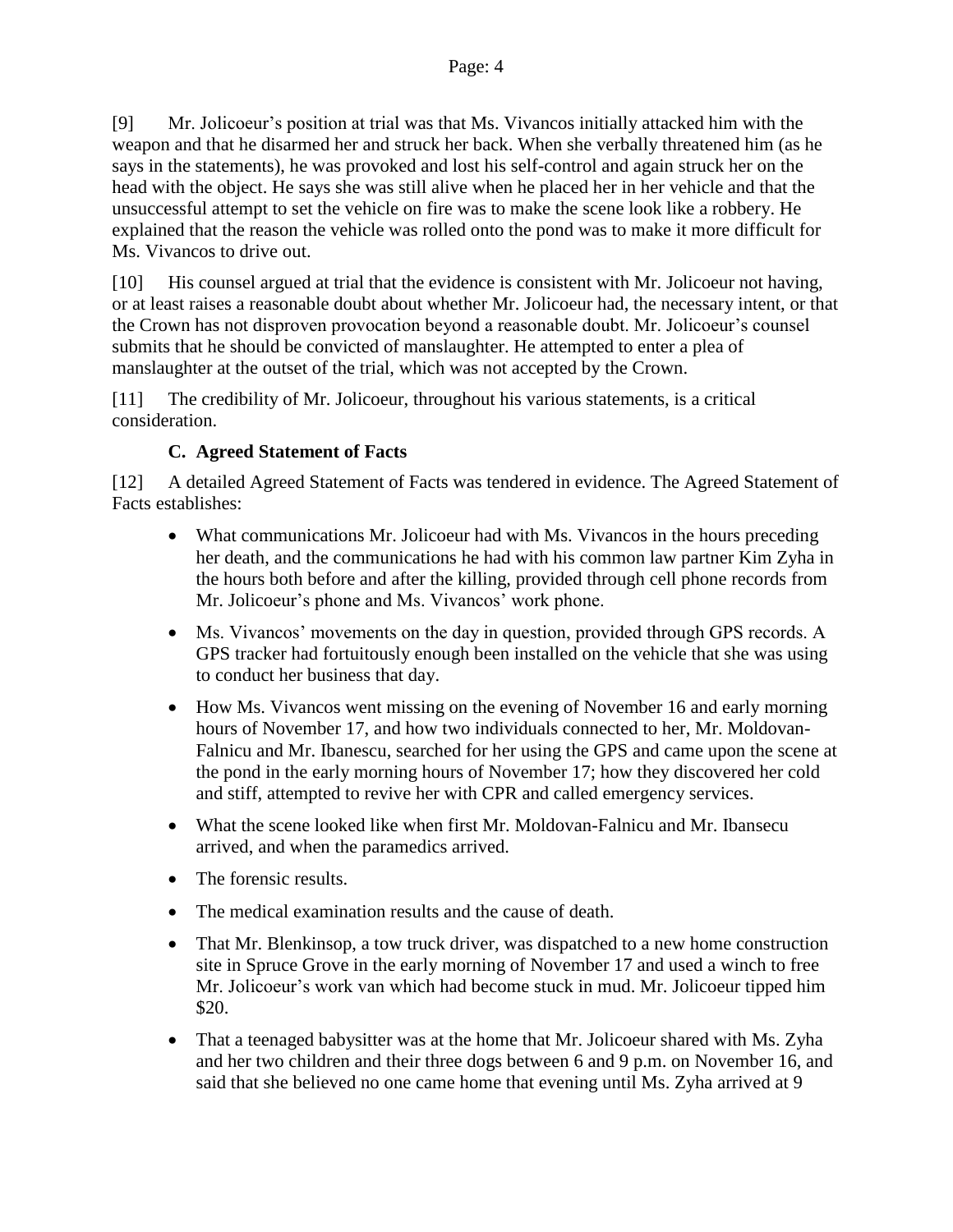p.m. If someone had come home earlier, the babysitter said she would have noticed one way or the other.

- That Mr. Hill, another customer of Ms. Vivancos, bought two grams of crack cocaine from her at 6:05 p.m.at the Red's Convenience store in Spruce Grove. He said she was driving a silver car that night.
- The circumstances under which Mr. Jolicoeur gave the various statements to the police.

[13] A number of Crown witnesses also testified in person to verify and supplement the evidence accepted in the Agreed Statement of Facts.

[14] It is fair to say that the Defence does not really contest the evidence, or at least most of it. The Crown and Defence differ on how the evidence should be interpreted. Interpretation is key because the evidence of Mr. Jolicoeur's state of mind, on which the Crown relies in order to convict, is circumstantial.

# <span id="page-4-0"></span>**D. The Events of the Day**

 $\overline{a}$ 

#### *The Drug Enterprise, Ms. Vivancos Goes Missing*

<span id="page-4-1"></span>[15] Ms. Vivancos worked for a drug enterprise headed by an individual referred to as Bobby, Russian Bobby, Russian B or the Russian. He had a staff that included someone named Pablo as well as Ms. Vivancos, who went by the name Jess or Jessica. There were other staff that had come and gone during Mr. Jolicoeur's association with the group. The staff worked in shifts.

[16] The operations consisted of a main drug line which customers could call when they wished to purchase product. That phone was forwarded to the staff member on shift at the time. The staffer would take the call and then meet the customer somewhere to complete the transaction. The staff member on shift was in a vehicle in order to move from place to place. Sometimes Russian Bobby himself would take the orders and do the transactions if no-one else was available.

[17] The drug line cell phone belonged to the Russian. If a customer texted the cell phone, the text would go to the Russian. Ms. Vivancos' work phone, the one the drug line was forwarded to when she was on shift, belonged to an individual who called himself Vlad Tepes.

[18] Daniel Ibanescu testified for the Crown. He said in November 2019 he still associated with people involved in the drug business but was no longer himself actively involved. He was a friend of Ms. Vivancos whom he knew as Jessica<sup>2</sup>. He said they had known each since they were young, some 15 years or so. He generally described how this drug business worked. He said it did not resort to violence. The organization tried to do business with trustworthy people and avoided criminals. Mr. Ibanescu was familiar with the practice of 'fronting' or allowing a customer to purchase drugs on credit. If someone didn't pay, they would simply stop doing business with that person. Mr. Ibansecu conceded the drug business could be dangerous. That is why he recommended Jessica use a driver. He did not know her to carry a weapon. Mr. Ibansecu had never heard of Mr. Jolicoeur prior to Jessica's death.

[19] Ms. Vivancos, or Jessica, was working on November 16, 2019. She was supposed to attend a birthday party that evening for Mr. Ibanescu's wife but never showed up. According to

<sup>&</sup>lt;sup>2</sup> I omitted to say at the time that Mr. Ibanescu also knew Ms. Vivancos to go by the nickname "Nani'.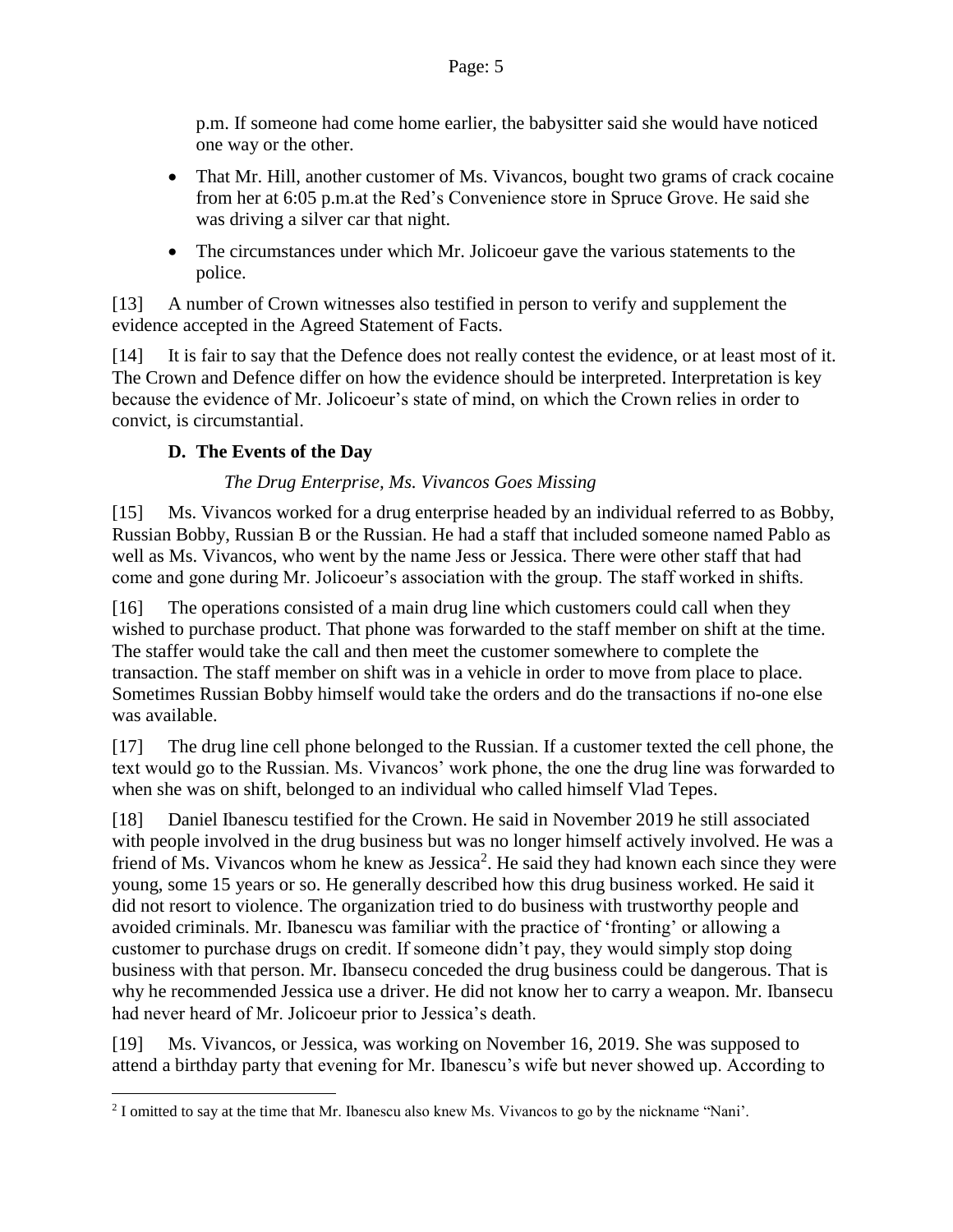the Agreed Statement of Facts, Mr. Moldovan-Falnicu, who is Mr. Ibansecu's cousin and who worked with Jessica, noted several texts on the drug line from customers reporting that Jessica was not answering. Although the texts started around 6-6:30, he did not notice them until after midnight. He called Mr. Ibansecu who agreed to go with him to search for Jessica. Mr. Ibansecu had been become concerned about Jessica's absence when she didn't turn up at the birthday party.

[20] From this, it appears that Mr. Moldovan-Falnicu was in possession of or had access to the drug line cell phone at that time. Although initially evasive with police about the extent of his involvement in the drug trade, he eventually admitted to having access to the drug line cell phone that night. I do not know if Mr. Moldovan-Falnicu is Russian Bobby or the Russian. No one at the trial tried to make that connection.

[21] Ms. Vivancos or Jessica was apparently driving a loaner vehicle that night, a silver Volkswagon Jetta, that was equipped with a GPS tracker. Mr. Ibanescu and Mr. Moldovan-Falnicu located the vehicle on the pond and found Jessica, or rather her body, in the back seat. At first Mr. Ibanescu did not realize she was dead. They got her out of the vehicle, laid her on the ice and called emergency services. Mr. Moldovan-Falnicu attempted CPR for 5-10 minutes until police and EMS arrived.

# *Mr. Jolicouer interacts with Ms. Vivancos, cracks a tooth*

<span id="page-5-0"></span>[22] Mr. Jolicoeur was employed as a plumber and service technician for PJ Faucet Plumbing and Heating. Before getting this employment, he had gone through a rough patch financially. Starting in February 2019, he had been purchasing cocaine through the drug line for resale at a small profit. Mr. Jolicoeur had himself been a cocaine user but said at the time of the incident, he had not been using and had been clean for several months.

[23] According to the phone logs, there were three groups of calls between Mr. Jolicoeur and Ms. Vivancos that day:

- between  $10:43 11:14$  a.m.
- between  $2:22 2:308$  p.m., and
- between  $5:16 6:15$  p.m.

[24] The cell phone logs and the GPS data roughly coincide with what Mr. Jolicoeur says were the times and locations of his interactions with Ms. Vivancos that day.

[25] The first group of calls relates to their first meeting that day. The purpose of the meeting was so that Mr. Jolicoeur could pay Ms. Vivancos the \$60 that he owed her. She had fronted him some drugs. They met near the Century Convenience Store between Highways 16A and 16. Ms. Vivancos was driving a silver vehicle. The meeting occurred without incident and the money was paid back.

[26] Later that day, Mr. Jolicoeur was attending a birthday party for one of Kim's children at the daycare. He says he experienced a split tooth part way through the party and drove over to the dentist's office. While en route, someone contacted him for drugs and he in turn contacted Ms. Vivancos. They met at a liquor store near his dentist at which time Mr. Jolicoeur purchased \$100 worth of cocaine for resale. He was not able to see the dentist.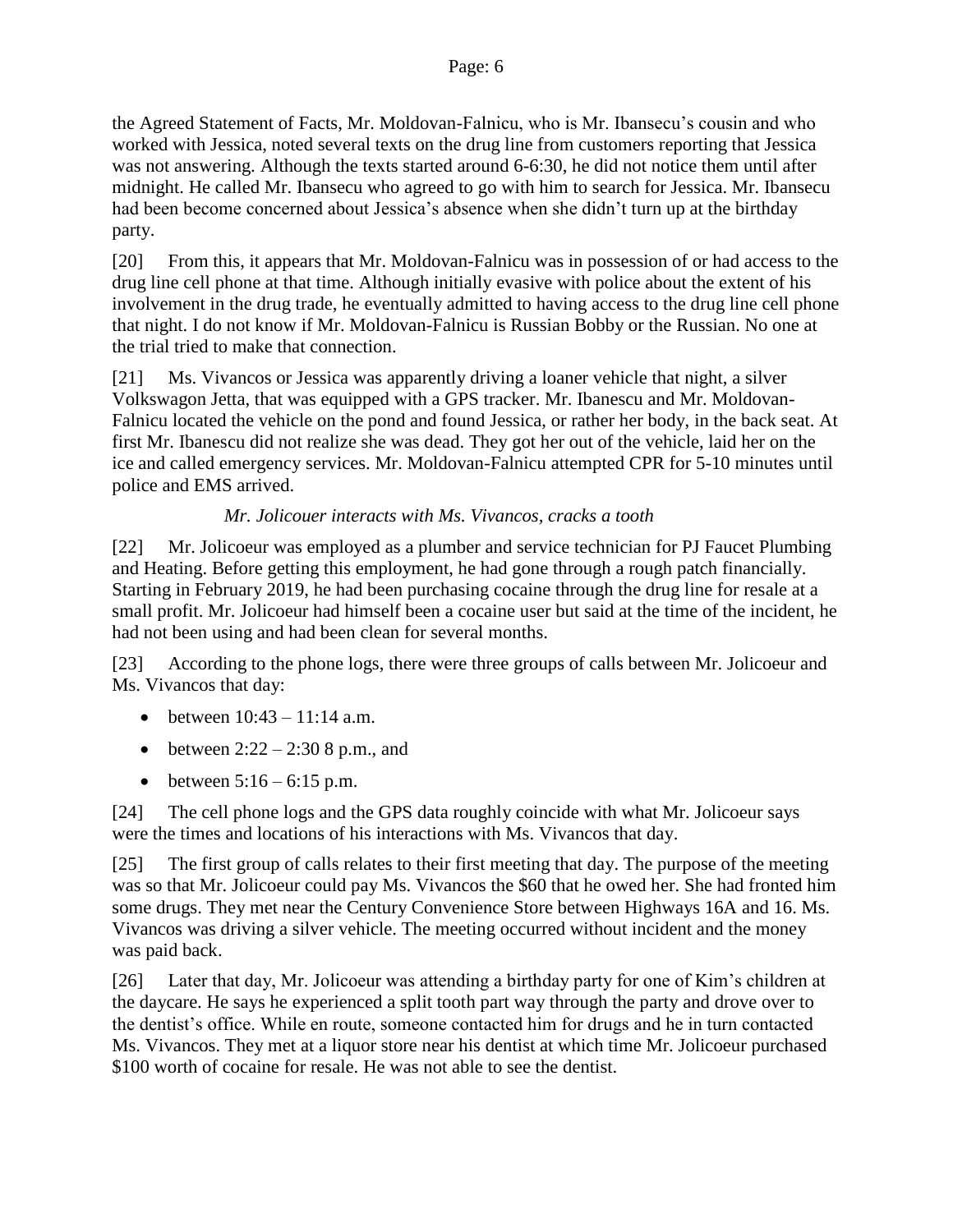[27] When he returned to the party, it was over so he went home. At around 5 p.m., the same person who wanted drugs from him before wanted more, so he contacted Ms. Vivancos once again to arrange a transaction. He said he was going out anyway to the pharmacy to pick up inhalers. He tried to arrange a rendezvous with Ms. Vivancos, but she kept changing the location or kept him waiting. Mr. Jolicoeur was anxious because he was supposed to have a date night with Kim that evening starting at 6 p.m. A babysitter had been secured.

# **E. Encounter at the Pond**

<span id="page-6-0"></span>[28] This entire narrative is from the point of view of Mr. Jolicoeur, coming from his cautioned statements.

[29] Mr. Jolicoeur then says that Ms. Vivancos directed him to the pond area, off the service road parallel to Highway 16. Mr. Jolicoeur arrived first and then Ms. Vivancos arrived in the silver Jetta. She was preceded by another vehicle, which appears to have spooked her in some way, and so directed Mr. Jolicoeur to get into her vehicle.

[30] While they were driving down Township Road 532A parallel to Highway 16, Ms. Vivancos received a call on her cell phone. After the call but before arriving at the T intersection, Ms. Vivancos reached over to the driver's side door and grabbed a metal object with her right hand and began hitting Mr. Jolicoeur with it, just as he was lighting a cigarette.

[31] Mr. Jolicoeur described the weapon as a long-handled tool. He said he did not know what it was exactly. He was struck on the hand or forearm and leg.

[32] Mr. Jolicoeur then disarmed her and struck her back and demanded to be taken back to his parked work van at the pond. The silver Jetta did turn around and go back toward the pond but because of the altercation going on inside the vehicle, the vehicle ended up at the fence line, with headlights facing the highway. The fence was barbed wire which possibly accounts for hood scratches later noted on the vehicle.

[33] Mr. Jolicoeur recounted that he struck Ms. Vivancos on the head with the metal object 2 or 3 times in order to get her to turn around and then 5 times or so as they were driving back to the pond. Mr. Jolicoeur was hitting her with the object in response to threats she was making.

[34] At this point, Ms. Vivancos was trying to contact someone on her cell phone. All the while, she was making utterances to Mr. Jolicoeur to the effect of: "This isn't over. We know where you live." These were the remarks interpreted by Mr. Jolicoeur as the threats. Ms. Vivancos then fled from the vehicle, clutching her cell phone.

[35] Mr. Jolicoeur pursued her from behind and eventually subdued her with blows to the head. He then says that he tried to load her into the trunk of the car. The blood smears on the rear of the vehicle, which are extensive, and inside the trunk attest to these efforts. He says that she was still resisting and coherent when he was trying to put her into the trunk. He says that he was not strong enough to achieve this purpose.

[36] Mr. Jolicoeur put her into the rear seat of the vehicle instead. The exhibit photos show footprints near the tire tracks at the fence, suggesting driver and passenger getting out of the vehicle while it was still at the fence line. There is no apparent blood at the fence line. Closer to the entrance to the pond, there is blood in the snow. Although nothing really turns on it, from this I infer that Mr. Jolicoeur moved the vehicle closer to the pond entrance in order to load Ms. Vivancos into the trunk.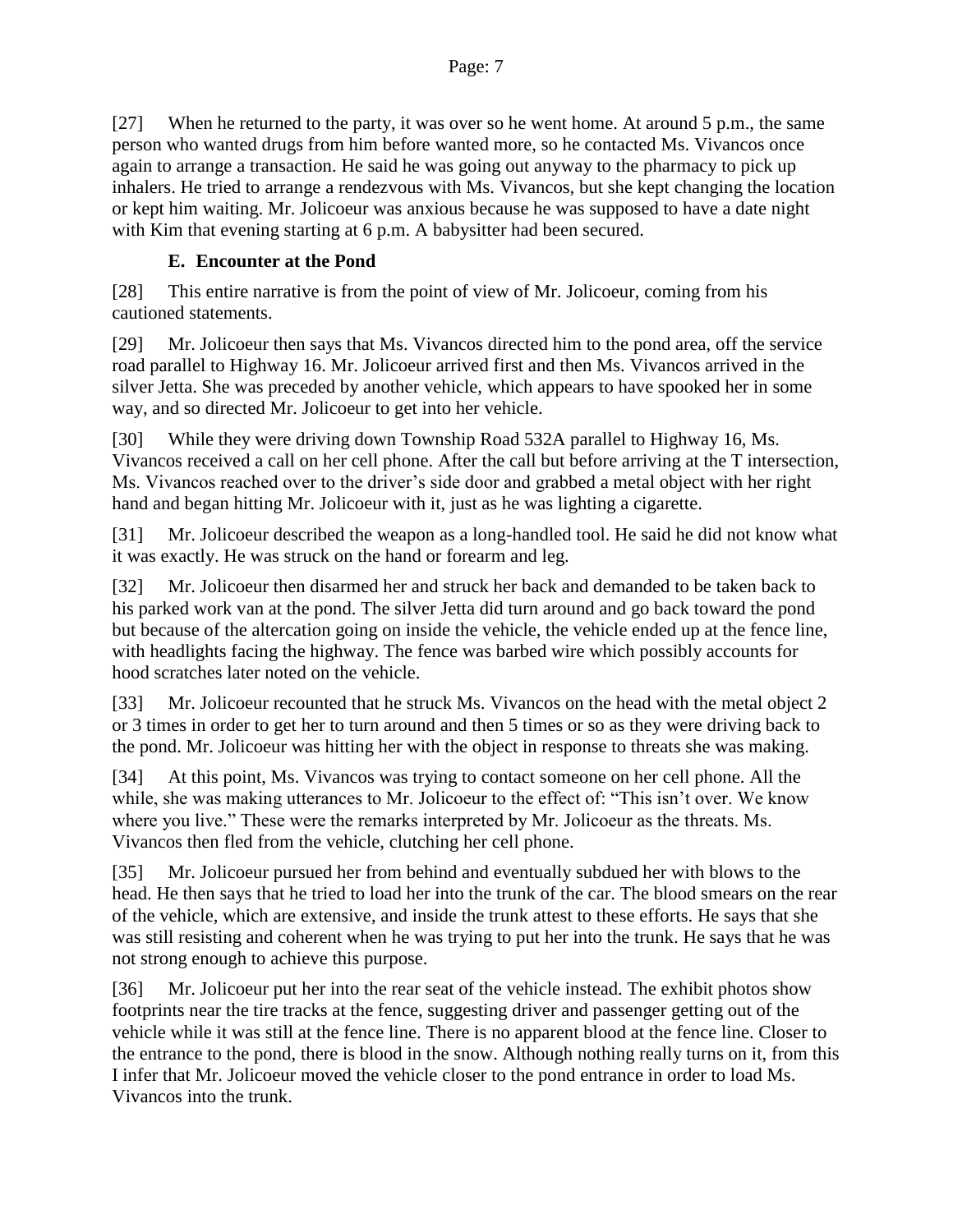[37] Mr. Jolicoeur admits to attempting to start a fire in the car by igniting a piece of paper in the front seat. He said his purpose was to make the scene look like a robbery. I think I can also conclude that Mr. Jolicoeur did indeed push the vehicle onto the pond. At one point he suggested that the vehicle had rolled onto the pond by itself. The palm prints and digital smears on the trunk were not conclusive but there is no evidence that anyone else was involved. Mr. Jolicoeur stated that his reason for moving the vehicle onto the pond was to make it more difficult for Ms. Vivancos to drive out.

[38] Mr. Jolicoeur says that he left the weapon at the scene and did not know what happened to the cell phone Ms. Vivancos had used. He says he took her purse and later disposed of it, again to make it look like a robbery. He conceded there was \$200 and drugs in the purse. He said he took the drugs but did not expressly say that he took the money.

[39] Mr. Jolicoeur says that after leaving the scene he returned home, went to the basement, took a shower and put the clothes he had been wearing in the laundry. He says he then went out again, driving around and wondering what to do. He says that Kim was not at home at the time and that the babysitter did not notice him.

[40] The text messages that he exchanged with Kim indicate that shortly before 6 p.m. on November 16, he reported losing the money for date night. The couple did not go on their date night. Shortly before midnight, Mr. Jolicoeur informed Kim that he was stuck in mud and waiting for the AMA. At 12:20 a.m. on November 17, he reported to her that he had found his money under the seat. At 2:18 a.m., he reported that that he saw an ambulance and police blocking every entrance, presumably referring to the pond site.

[41] In the statements given to police, Mr. Jolicoeur was unaware of any reason why Ms. Vivancos would attack him with a metal bar while they were driving on the Township Road away from the pond. He speculated that it might be about the late payment of \$60. He did not connect his practice of reselling cocaine to Ms. Vivancos' attack on him.

[42] A tire iron was found in the trunk of the Jetta. The tire iron had some of Ms. Vivancos' blood on it. The Crown is not alleging that the tire iron is the weapon.

# **F. Injuries**

<span id="page-7-0"></span>[43] Dr. Bannach, recently retired but assistant chief medical examiner at the time, conducted the autopsy and prepared the report found that Tab B of the Agreed Statement of Facts. He was assisted at autopsy by Dr. Joseph Andrews. I will summarize the report:

[44] Ms. Vivancos sustained 56 distinct blunt force injuries:

- 18 of those were external blunt force injuries to her head,
- 17 were internal blunt force head injuries,
- 15 were blunt force injuries to the arms and hands, and
- 5 were blunt force torso and lower extremity injuries.

[45] Dr. Bannach acknowledged that the number of injuries does not correspond with the number of blows or strikes. One blow or strike may cause more than one injury. For example, a single blow could account for both a laceration and a fracture. Conversely, it may take two or more strikes to cause a single injury such as a depressed skull fracture, as Dr. Bannach stated at the trial.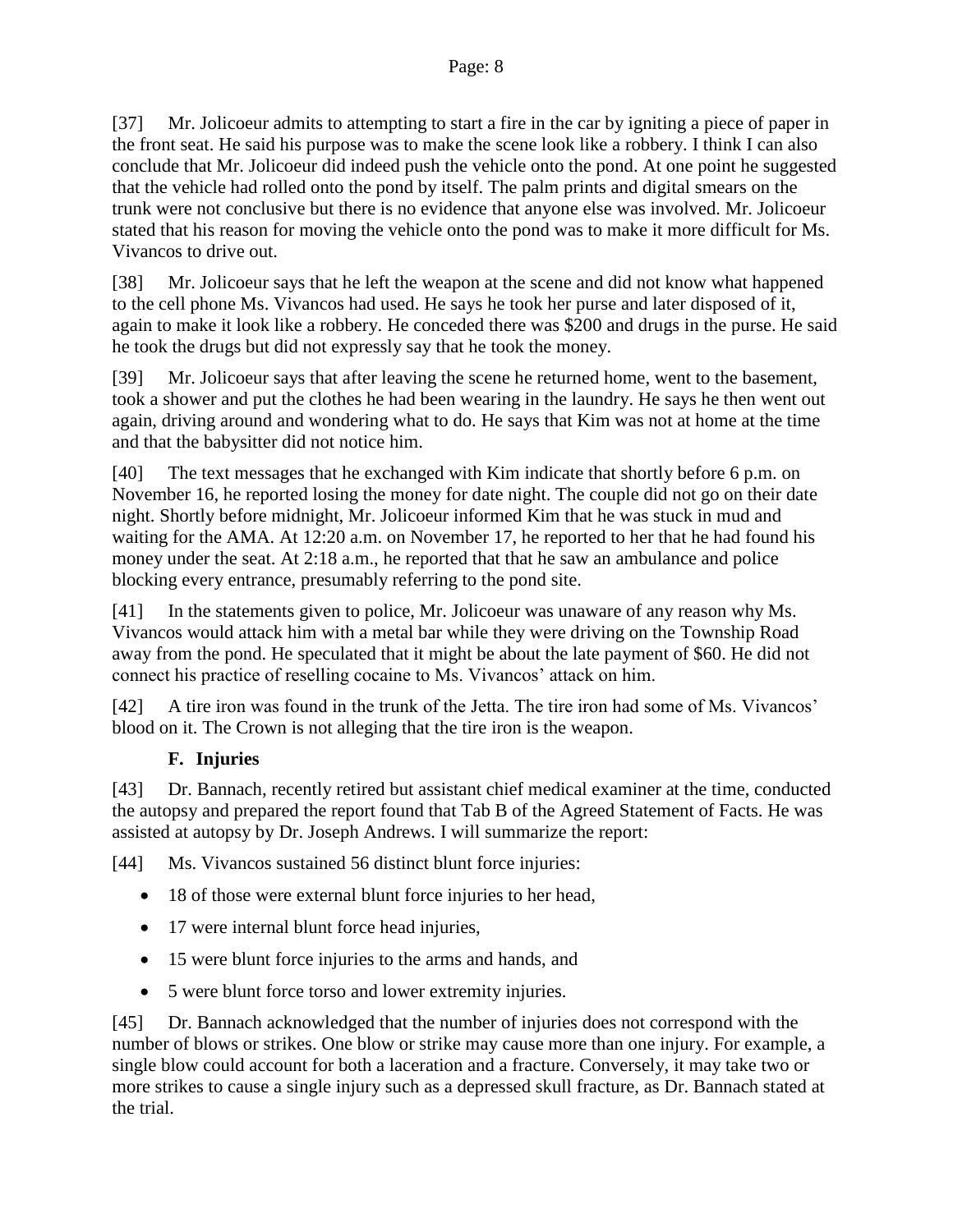[46] Dr. Bannach's report, along with the autopsy photos, indicate that Ms. Vivancos was repeatedly struck with an object. Although I do not have precise evidence on the number of strikes, I can conclude on the evidence before me that they were numerous and applied with great force.

[47] I'll describe some of what I saw in the autopsy photos:

- Her face is covered and her hair was soaked with blood;
- The back of her skull is a veritable lattice-work of lacerations, some of them gaping;
- There is soft spongy red material leaking or protruding out of her head from some of these lacerations;
- There are two 5 cm lacerations on her forehead  $\&$  several lacerations at the front of the scalp;
- There is extensive bruising of both hands and forearms;
- There are lacerations over the knuckles of both hands;
- the skull fractures I will describe separately in a moment.

[48] Dr. Bannach conceded that it is not possible to pinpoint when or how the bruising and lacerations occurred. Bruising can occur just prior to death or couple of days earlier. They can be sustained at different times. What was described as defensive wounds or lacerations to the hands could have been sustained by punching someone.

[49] Dr. Bannach notes that all the bruises were in the early stages of colour change, even given that bruises in different locations change colour at different rates. He described the lacerations and bruises on the back of the hands as defensive, the bruising on the forearms as defensive and the bruising to the knees and legs as bringing up the legs to ward off blows.

[50] Ms. Lind argued that it was conceivable that some of these injuries pre-existed the encounter at the pond. It is conceivable in the sense that it is possible for the human mind to conceive of such a thing but it is not likely or in keeping with the preponderance of probabilities. In viewing the evidence, I have to take a logical and realistic approach. Ms. Vivancos was assaulted repeatedly with a blunt weapon, even on Mr. Jolicoeur's account, by Mr. Jolicoeur. His target was the head. People generally use their hands and arms to protect their head when they are attacked. I therefore conclude that all the injuries described in the autopsy report occurred in the same attack, and in particular, that the bruises and lacerations to Vivancos' hands and forearms are defensive wounds sustained in the attack.

[51] I hope I am as professional and clinical in my observations as Dr. Bannach was. The autopsy photos from numbers 75 through 79 depict injury #17, which is a 6.5 cm depressed skull fracture over the left occipital region. Connected to this fracture is a 15.2 cm stellate fracture along the right temporal parietal bone. 15.2 cm equals 5.9 inches and 6.5 cm equals 2.5 inches. There is accordingly one long continuous skull fracture, among other head injuries, that is 8.4 inches long. It is not a hairline. From the look of it, the fracture is so wide that I think one would be able to see through the entire thickness of the skull by shining a light.

[52] My point here is to make note of the extent and severity of the injuries, particularly to the skull area and the amount of force that must have been used to inflict them.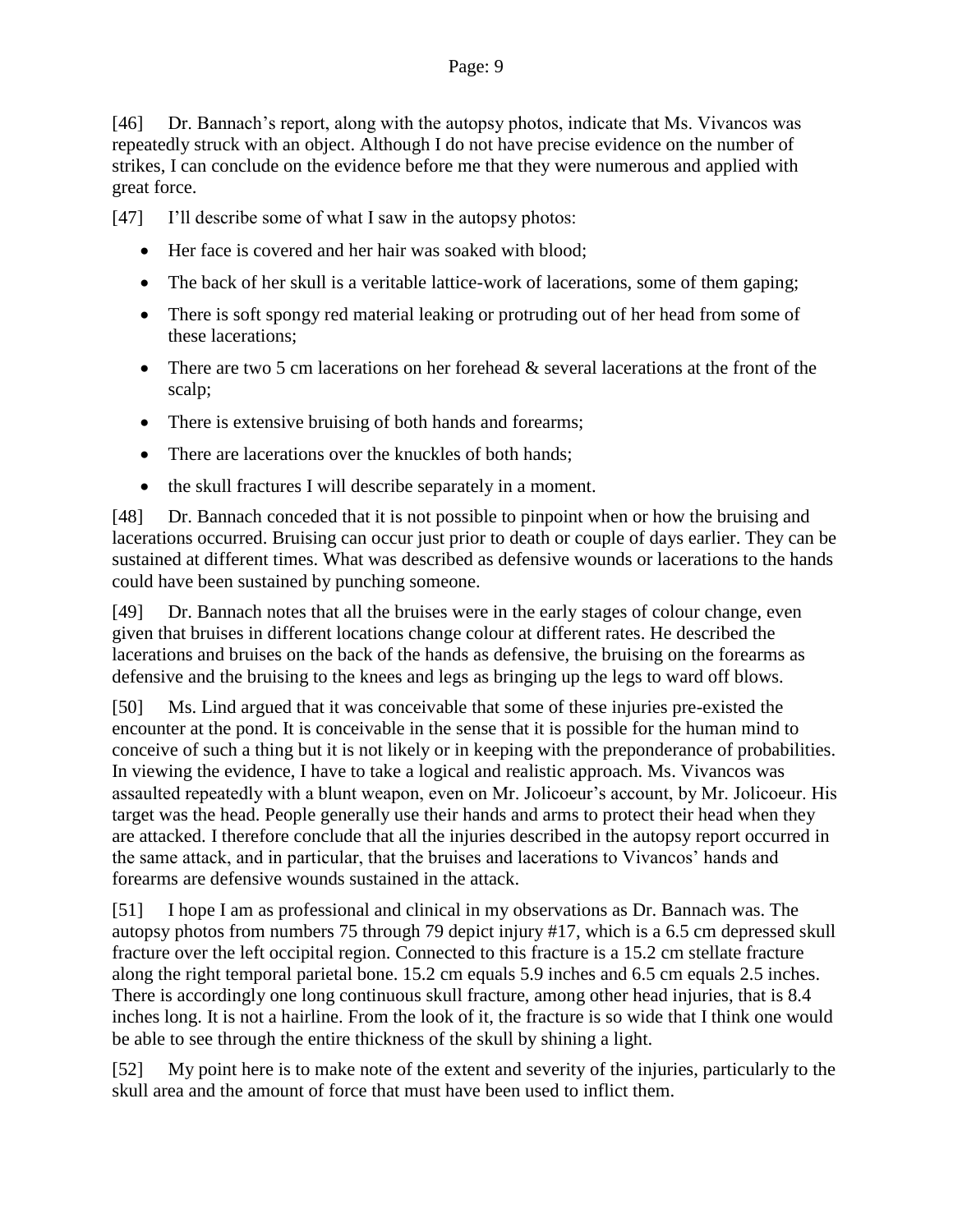[53] Dr. Bannach stated that he would not expect that once all these injuries were sustained that a person would still be conscious. He did allow that it was possible that a person could still be breathing after sustaining all those injuries. He also said that fixing time of death, like in the television shows, is scientifically impossible.

#### **G. Cautioned Statements**

<span id="page-9-0"></span>[54] I am now going to discuss the various statements that Mr. Jolicoeur gave to the police:

- He first gave two non-custodial statements.
- On November 22, 2019 starting at 11:19 a.m., Mr. Jolicoeur gave an audio-recorded cautioned statement to Sgt. Aaron Ewert and Sgt. Mark Sloan of the RCMP major crimes unit while he was seated in the front seat of an unmarked police vehicle. At that time, he admitted to being a customer and acquaintance of Ms. Vivancos and that he had had contact with her on that day but did not connect himself with her death. He appeared surprised to learn of her death.
- On November 25, 2019 starting at 10:30 a.m., Mr. Jolicoeur presented himself at the Parkland RCMP station and gave an audio and video-recorded cautioned statement to Sgt. Sloan in which he confessed to the killing of Ms. Vivancos.
- Following arrest on November 25 at 7:39 p.m., Mr. Jolicoeur provided cautioned statement # 3 which consists of 4 parts. It is acknowledged that the interview began at 22:19 hrs. and continued until 00:58 hours (or almost 1 in the morning) the next day for part 1, resumed at 02:05 hrs. until 02:41 hours for part 2, picked up again at 09:15 hrs. and continued until 10:05 for part 3, and then resuming at 14:15 hrs. for part 4 and I'm not sure of the end time because the last few pages have been redacted in my copy.
- By providing those times, I acknowledge that Mr. Jolicoeur was arrested in the evening and was then interviewed until nearly 3 in the morning, had a break for 7 hours and was interviewed again. While the statements are admitted as voluntary, I want to make note of the circumstances of the giving of the statements to say that Mr. Jolicoeur may not have been fresh and alert and feeling his best at all times while being interviewed.
- I also wish to make note that throughout all of the interviews there were instances in which Mr. Jolicoeur was clearly emotionally distressed about his predicament, tearful and distraught. At one point he is seen talking to himself, bemoaning his fate and hoping that the police will act honestly.
- <span id="page-9-1"></span>[55] Those are basically the events that bring us to court.

#### **H. Reasonable Doubt,** *WD* **& Credibility**

#### *Reasonable Doubt*

<span id="page-9-2"></span>[56] The Crown must prove the Accused's guilt beyond a reasonable doubt. The classic statement in Canadian law concerning this concept is found in *R v Lifchus*, [1997] 3 SCR 320, 1997 CanLII 319 (SCC) at para 36 and consists of these propositions:

 the standard of proof beyond a reasonable doubt is inextricably intertwined with that principle fundamental to all criminal trials, namely the presumption of innocence;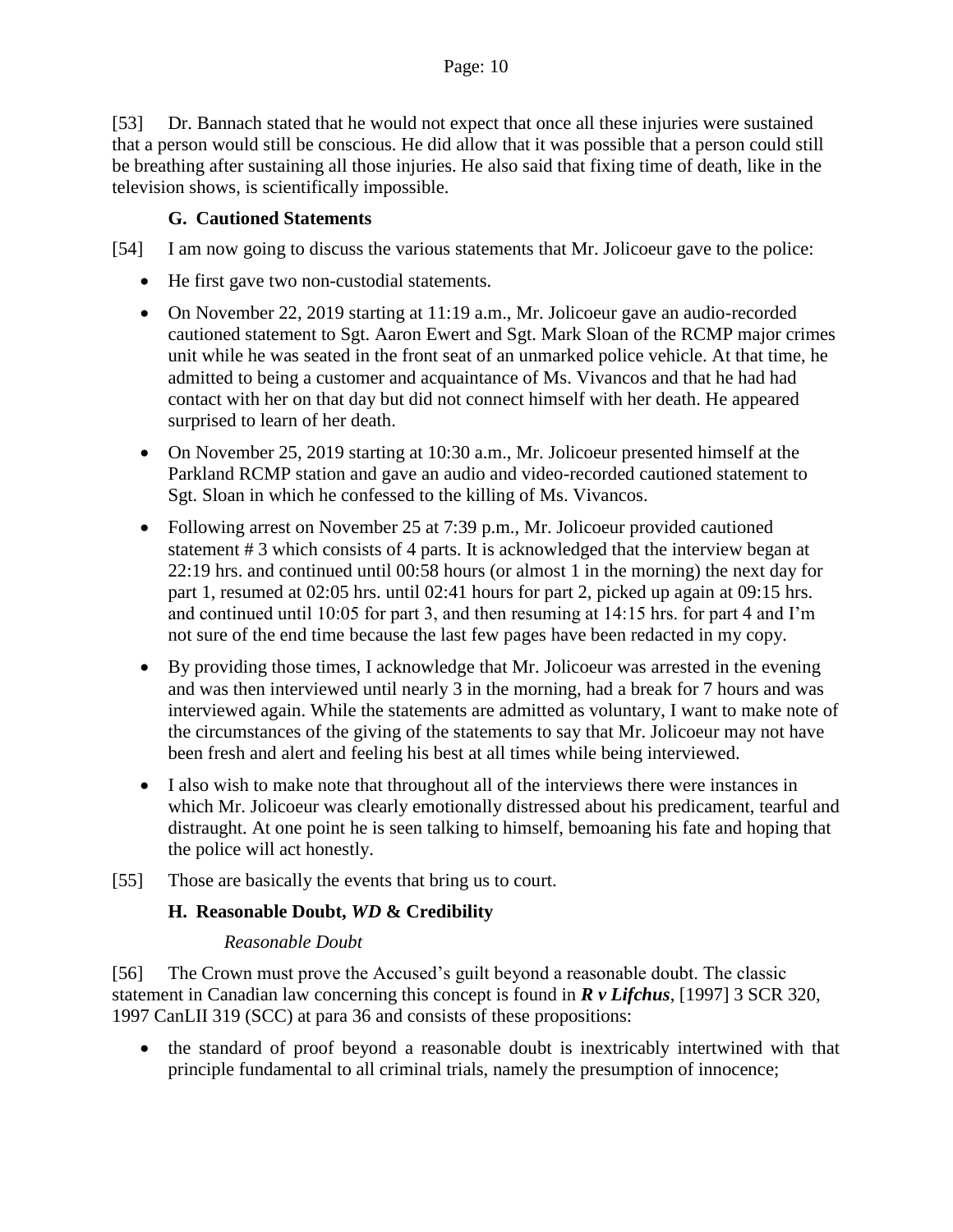- the burden of proof rests on the prosecution throughout the trial and never shifts to the accused;
- a reasonable doubt is not a doubt based upon sympathy or prejudice;
- rather, it is based upon reason and common sense;
- it is logically connected to the evidence or absence of evidence;
- it does not involve proof to an absolute certainty; it is not proof beyond any doubt nor is it an imaginary or frivolous doubt; and
- more is required than proof that the accused is probably guilty -- a trier of fact who concludes only that the accused is probably guilty must find the accused not guilty of the offence charged.

#### *WD*

<span id="page-10-0"></span>[57] Counsel agreed that this a *WD* case. While Mr. Jolicoeur called no evidence at trial, the statements made by him in police interviews were presented in evidence in both video and transcript form and in the case of the first interview, in audio and transcript form. I am guided by the reworking of the Supreme Court of Canada's direction in *WD* by our Court of Appeal in *R v Ryon*, 2019 ABCA 36 and *R v Achuil*, 2019 ABCA 299, leave to appeal dismissed 2020 CanLII 71203 (SCC), 18, from which I draw the following principles:

- *Ryon* and *Achuil* restate and refine the *WD* assessment concerning the totality of trial evidence under the reasonable doubt standard;
- The burden of proof to prove the accused's guilt beyond a reasonable doubt remains on the Crown such that the accused is never required to prove his innocence, or disprove any of the Crown's evidence;
- If any exculpatory evidence is believed by the trier of fact, or even if not believed still leaves the trier of fact with a reasonable doubt that it may be true, then there must be a 'not guilty' finding;
- If after careful consideration of all the evidence, the trier of fact is unable to decide whom to believe or what happened, there must be a finding of 'not guilty';
- Even if the trier of fact completely rejects the exculpatory evidence, one cannot simply assume the Crown's version of events must be true. Rather, the trier of fact must carefully assess the evidence that is believed and decide whether that evidence persuades the trier of fact beyond a reasonable doubt that the accused is guilty.
- Whether evidence exculpating an accused raises a reasonable doubt must be assessed in the context of the evidence as a whole, cumulatively and not in isolation.

[58] The purpose of the *WD* approach is to ensure the burden never shifts from the Crown to prove every element of the offence beyond a reasonable doubt.

[59] If, after a careful consideration of all of the evidence, the court is unable to decide whom or what to believe, it must find the accused not guilty of the offence charged: *R v JHS*, 2008 SCC 30, para 12.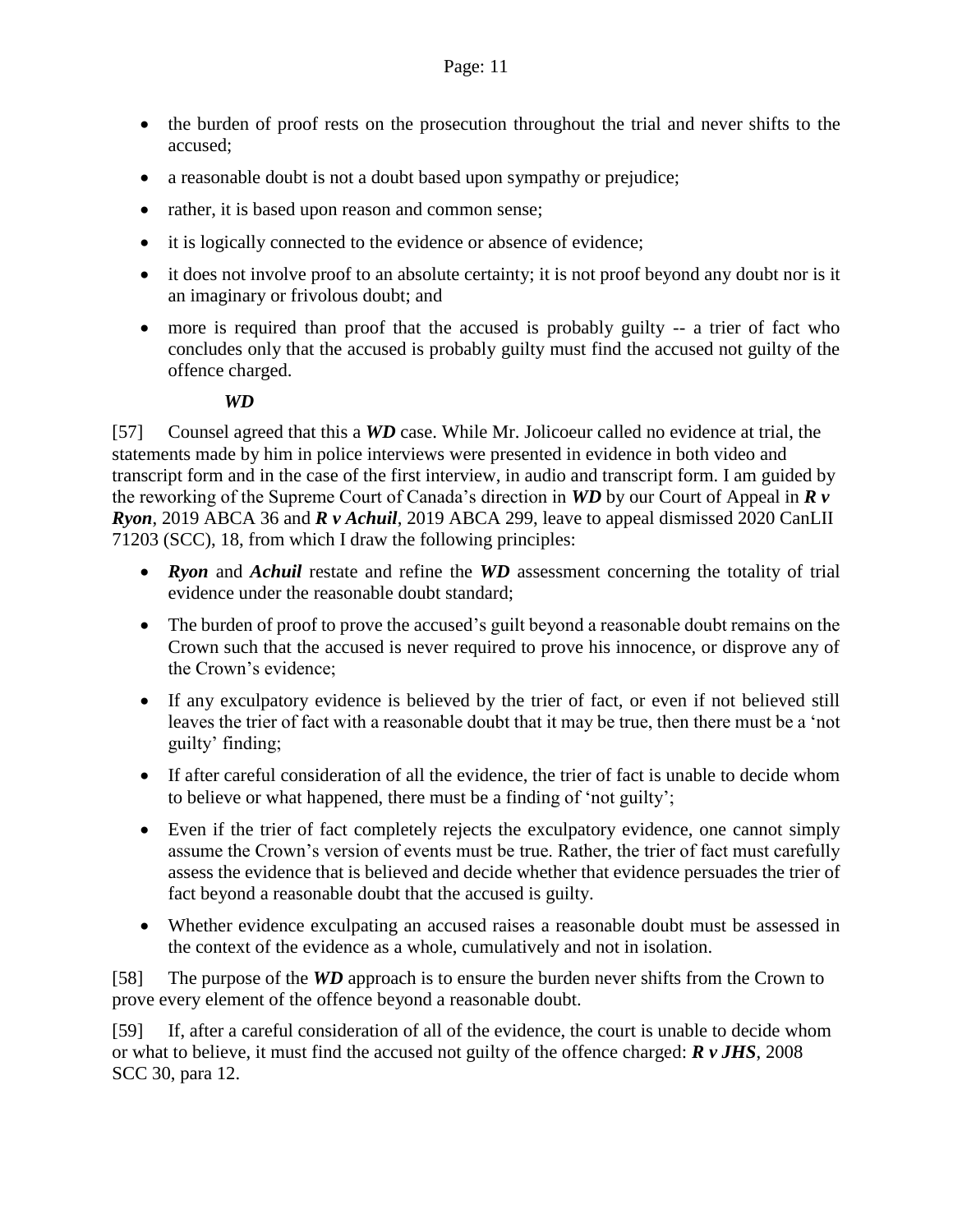[60] Since Mr. Jolicoeur admits to manslaughter, the most favourable outcome for Mr. Jolicouer after application of the *WD* approach is a conviction for manslaughter.

#### *Credibility*

<span id="page-11-0"></span>[61] Ms. Lind took issue with the credibility of only one of the Crown's witnesses, Mr. Ibansecu. However, it is Mr. Jolicouer's credibility in his police interviews, particularly as it concerns his state of mind, which is critical in this case.

[62] The assessment of credibility is not, as the Supreme Court of Canada reminds us in *R v Gagnon,* 2006 SCC 17at para 20, a precise science but rather a

…complex intermingling of impressions that emerge after watching and listening to witnesses and attempting to reconcile the various versions of events.

[63] As noted by Renke J in *R v JAB*, 2016 ABQB 362 at para 20, a good summary of the proper approach to credibility assessment is provided by Justice Ferguson at para 78 of *R v Storey*, 2010 NBQB 80:

… the proper approach is to consider the evidence of a particular witness against the backdrop of the rest of the evidence led or other evidence tendered, searching for connectors that may not necessarily rise to the level of legal corroboration between witnesses, the other evidence tendered or a combination of the two in deciding what worth should be attributed to it. In the final analysis it becomes a matter of determining the veracity of the evidence utilizing the age-old tools of logic, reason and common sense in measuring the probability, if it is deducible from the evidence, that the witness or witnesses' honesty on the central issue or issues is assailable.

[64] *JAB* also refers to O'Halloran JA's frequently cited description of credibility assessment in *Faryna v Chorny*, 1951 CanLII 252 (BCCA), [1952] 2 D.L.R. 354 at para 11:

The credibility of interested witnesses, particularly in cases of conflict of evidence, cannot be gauged solely by the test of whether the personal demeanour of the particular witness carried conviction of the truth. The test must reasonably subject his story to an examination of its consistency with the probabilities that surround the currently existing conditions. In short, the real test of the truth of the story of a witness in such a case must be its harmony with the preponderance of the probabilities which a practical and informed person would readily recognize as reasonable in that place and in those conditions. Only thus can a Court satisfactorily appraise the testimony of quick-minded, experienced and confident witnesses, and of those shrewd persons adept in the half-lie and of long and successful experience in combining skilful exaggeration with partial suppression of the truth. …

[65] After referring to the above paragraph from *Faryna,* Justice Ryan in *R v Sue*, 2011 BCCA 91 notes at para 47:

Doubtless, a skilled liar or a good actor can easily feign sincerity. But it is also the case that most people of average intelligence can tailor a story to fit the circumstances if they put their minds to it. Thus, a trier of fact will test a story for both its logic and, with the appropriate cautions, the manner in which it was told.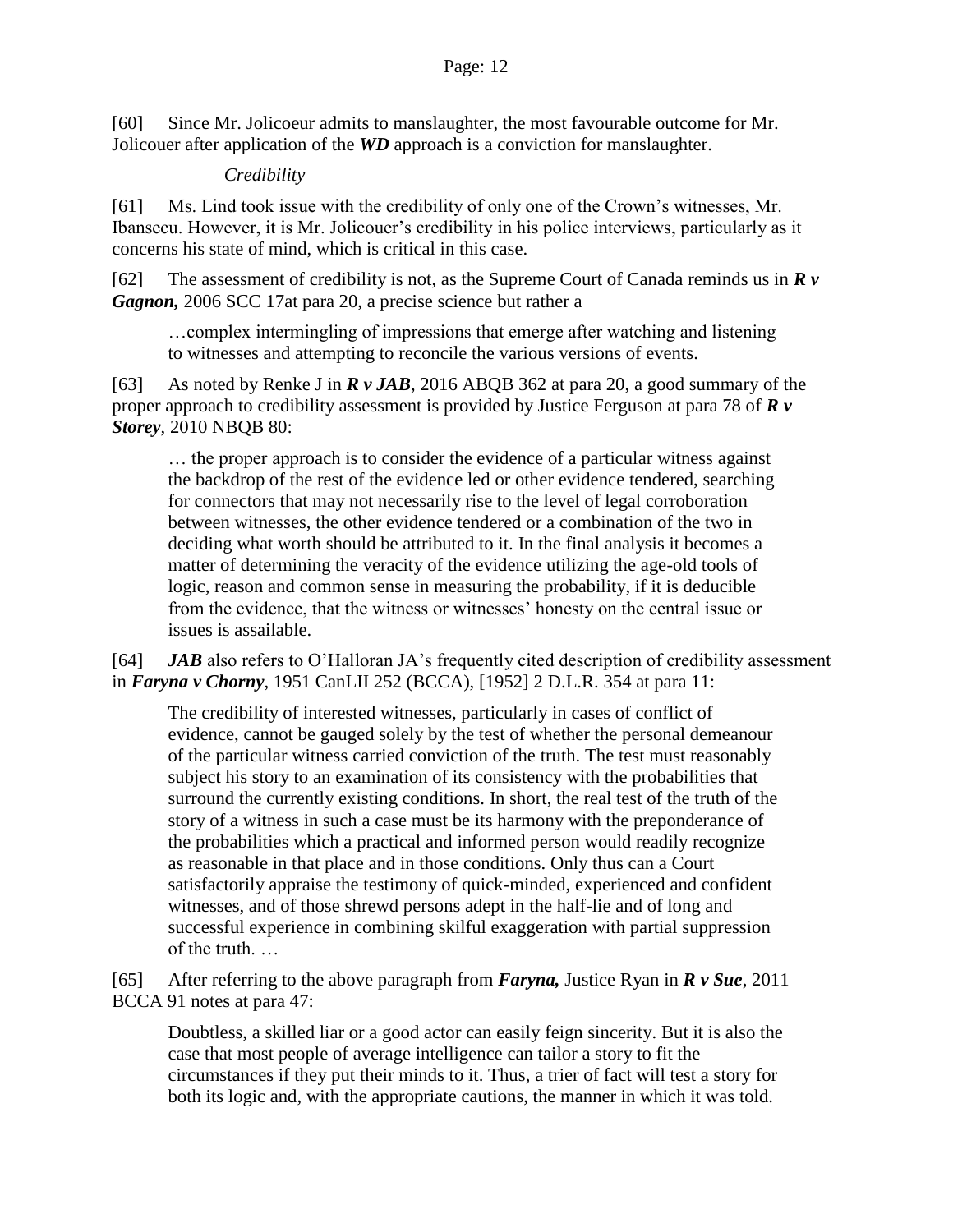- [66] From these authorities, I instruct myself as follows:
	- It is fair to rely on demeanour but not exclusively;
	- Most people of average intelligence can construct a story to fit with the circumstances;
	- The real test is whether is the evidence given consistent with the preponderance of the probabilities which a practical and informed person would readily recognize as reasonable in that place and in those conditions.

[67] In making this assessment, the trier of fact may look at factors that are common in human experience such as:

- Whether a person's evidence is consistent from one telling to the next, and if, not whether the inconsistencies are explainable or inconsequential;
- Whether the evidence is consistent with other known facts or evidence that is accepted;
- Whether the witness can adequately explain things that are or should be within the witness' knowledge;
- Whether the witness is vague or evasive;
- Whether the witness' conduct is consistent with what the witness insists is the truth; and
- Whether the witness has shown a willingness to engage in deception on other occasions.

# **I. Second Degree Murder- Intent & Inferring Intent**

<span id="page-12-0"></span>[68] The issues I am tasked with deciding are:

- Whether Mr. Jolicoeur had the intent for second-degree murder; and
- If so, whether provocation in law has been established, or at least not disproven beyond a reasonable doubt, to reduce second-degree murder to manslaughter; and
- A further overarching issue that fundamentally affects the other issues which is that of Mr. Jolicoeur's credibility: What I should believe and accept from his statements to police and what I should disbelieve and reject.

[69] While the issues may be defined in a discrete way, the analysis is not necessarily discrete. What I mean by that is that the same evidence applies to all three of these issues.

#### *Circumstantial Evidence*

<span id="page-12-1"></span>[70] I agree with counsel that all the evidence concerning intent that the Crown relies on is circumstantial. There is no direct evidence of Mr. Jolicoeur's intent other than contrary evidence when he says he didn't intend to kill Ms. Vivancos. There is no statement from him where he says, 'yes, I realize I was inflicting bodily harm likely to cause death and I continued anyway'. If that intent exists, it must be inferred from the circumstances.

[71] Of course, I accept and will apply the principle from the SCC case *R v Villaroman*, 2016 SCC 33 that in order to draw an inference of guilt from circumstantial evidence, it must be the only reasonable inference available, when the circumstantial evidence is viewed logically and in light of human experience. Any alternative inference to be drawn pointing away from guilt must also be reasonable in the same way and not speculative.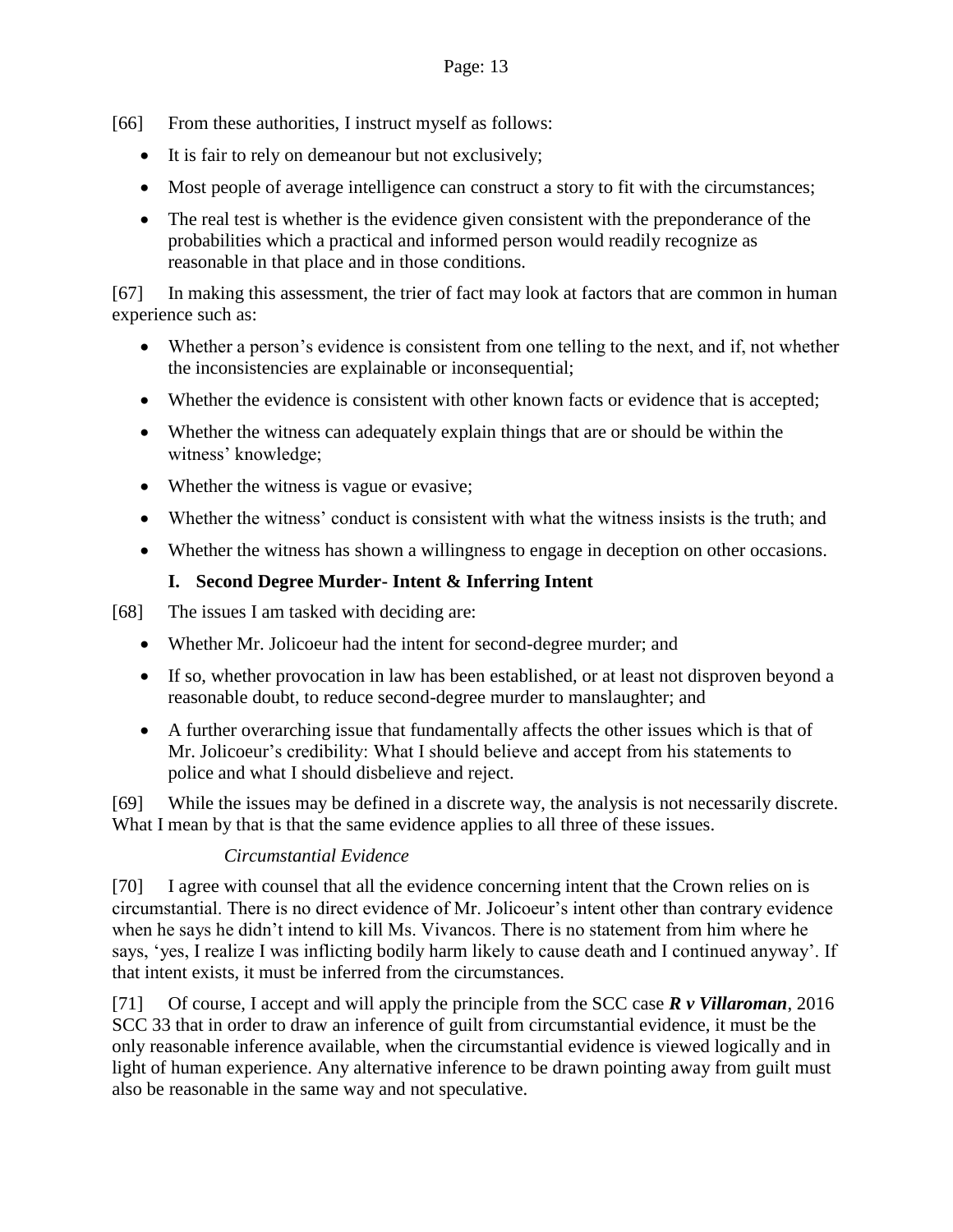# *Second Degree Murder – Components*

<span id="page-13-0"></span>[72] It is not disputed that Mr. Jolicoeur unlawfully caused Ms. Vivancos' death and that it is a culpable homicide. The question is the level of intention attached to Mr. Jolicoeur's actions. Intention for second-degree murder takes two forms. The charge requires the Crown to prove that Mr. Jolicoeur either:

- intended to cause Ms. Vivancos' death; or
- that he meant to cause Ms. Vivancos bodily harm that he knew was so dangerous and serious that it was likely to kill her and proceeded despite his knowledge of that risk.

[73] In this case, the Crown relies primarily on the second form of intent, namely that Mr. Jolicoeur meant to cause bodily harm to Ms. Vivancos that he knew was so dangerous and serious that it was likely to cause death and he proceeded nonetheless.

[74] This second form of intention required for murder, found in s. 229(a)(ii) of the *Criminal Code*, consists of three components:

- Intention (to cause bodily harm);
- Knowledge (that the bodily harm will probably be fatal);
- Recklessness (whether the victim dies or lives).

[75] Subjective foresight of death is a constitutional requirement for the crime of murder: *R v Martineau*, 1990 CanLII 80 (SCC), [1990] 2 SCR 633, at p. 646. It is not sufficient that the accused foresee simply a danger of death, rather he must foresee a likelihood of death flowing from the bodily harm inflicted on the victim.

[76] Furthermore, the SCC in *R v Cooper*, [1993] 1 SCR 146 at para 21 explained that there need not be perfect temporal concurrency between the wrongful act and the *mens rea* or intention requirement and that in the case of repeated blows, if the requisite intent coincides at any time with the sequence of blows, then that could be sufficient to found a conviction.

[77] This combination of intention and subjective foresight of the likelihood of death renders the recklessness component in s. 229(a)(ii) almost an afterthought: *R v Nygaard*, 1989 CanLII 6 (SCC), [1989] 2 SCR 1074, at pp. 1087-1088.

[78] Unless all these elements are proved beyond a reasonable doubt:

- Intention (to cause bodily harm);
- Knowledge (that the bodily harm will probably be fatal);
- Recklessness (whether the victim dies or lives);

then Mr. Jolicoeur is not guilty of second-degree murder and in this case would be guilty only of manslaughter.

[79] On the proven facts so far, there is no question that Mr. Jolicoeur had the intention to cause bodily harm to Ms. Vivancos. That is inherent in the very wielding of a metal bar or weapon to Ms. Vivancos' head. For the offence of second-degree murder, the Crown relies on the blows that were struck in the vehicle, and when the two of them got out of the vehicle. By the time they left the vehicle, Ms. Vivancos was already bleeding from the head. There can be no question of Mr. Jolicoeur's intention to cause bodily harm with respect to these blows.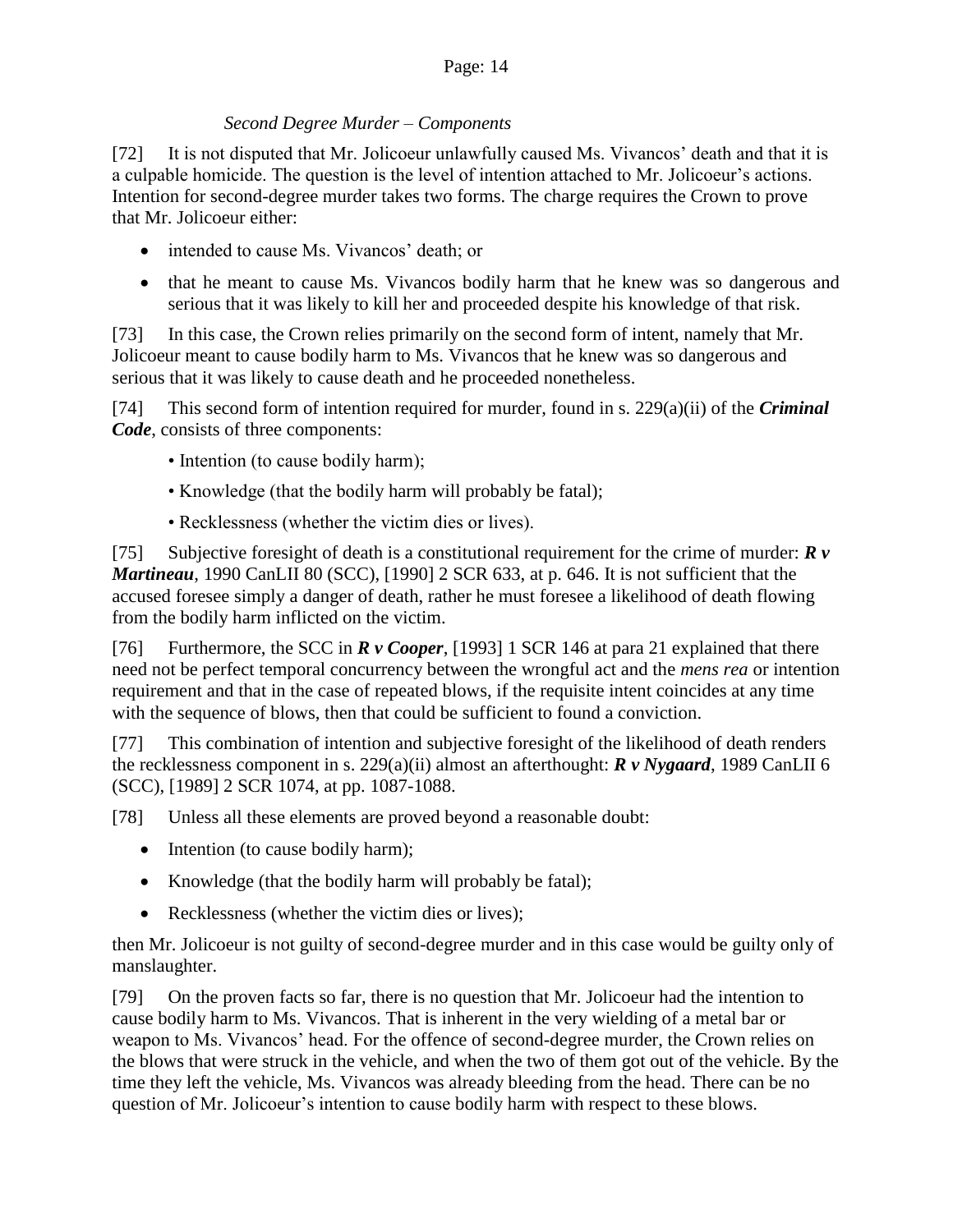#### *Subjective Foresight of Death in this Case (includes discussion of Post-Offence Conduct) – Positions of Crown and Defence*

<span id="page-14-0"></span>[80] By far the more vexing question is whether Mr. Jolicoeur knew that the bodily harm so inflicted would probably be fatal. The Crown argues that Mr. Jolicoeur must have known that a lethal result was likely because:

- there is a natural inference and, in this case, an inescapable conclusion that Mr. Jolicoeur intended the natural and probable consequences of his actions, namely in striking Ms. Vivancos numerous times about the head with a metal object;
- this knowledge can also be inferred from the nature and extent of the injuries, citing *R v Cerra*, 2002 BCCA 515 and *R v Borbely*, 2021 0J No 110 (ONCA); and
- the requisite intent can be inferred from Mr. Jolicoeur's post-offence conduct which shows that he was trying to conceal the extent of the injuries inflicted upon Ms. Vivancos.

[81] This latter argument refers to Mr. Jolicoeur's attempts to set the Jetta on fire and when that didn't work, says the Crown, pushing the vehicle onto the pond so that it would submerge. During argument on this point, counsel canvassed a range of cases dealing with whether and how intent may be derived from post-offence conduct. I will mention two decisions from the Supreme Court of Canada that support the legal proposition that the Crown relies on. On the authority of *R v Rodgerson*, 2015 SCC 38 and *R v Calnan*, 2019 SCC 6, the Crown says that Mr. Jolicoeur's post-offence conduct or attempts at concealment of evidence was for the purpose of concealing the nature and extent of Ms. Vivancos's injuries and the degree of force required to inflict them. The nature and extent of these injuries could support a further inference that Mr. Jolicoeur had the intent for second-degree murder. The Crown argues that the fact that Mr. Jolicoeur's attempts at concealing were not successful as opposed to the more successful attempts in *Rodgerson* and *Calnan* does not detract from the fact that the inference is available even in the failed attempt at concealment.

[82] Mr. Jolicoeur's counsel responds that intention to cause bodily harm that Mr. Jolicoeur knew was likely lethal has not been proven beyond a reasonable doubt for these reasons:

- the inference that a person intends the natural consequences of his or her actions is permissible but not irresistible or inevitable, citing *R v Taniskishayinew,* 2017 B CSC 1944 at para 43;
- knowledge that death is likely to ensue cannot be imputed from the amount of blood found at the scene; the blood on the pond ice resulted from Mr. Moldovan-Falnicu and Mr. Ibansescu moving her body there afterwards, Mr. Jolicoeur may not have been aware of the amount of blood because it was dark during the incident, and people have a lot of blood in them and they bleed a lot even when injuries are not serious;
- knowledge that death is likely to ensue cannot be imputed from the injuries themselves; Mr. Jolicoeur would not have known about the extent of head injuries because they were not visible to him due to Ms. Vivancos' abundance of hair; the EMS personnel noted only one or two lacerations to her head and the significant injury to the back of her head was not obvious; Mr. Ibanescu thought she might still be alive; Dr. Bannach could not determine the number of blows involved and he could not say what position Ms. Vivancos was in when struck on the back of the head except that she was being struck from behind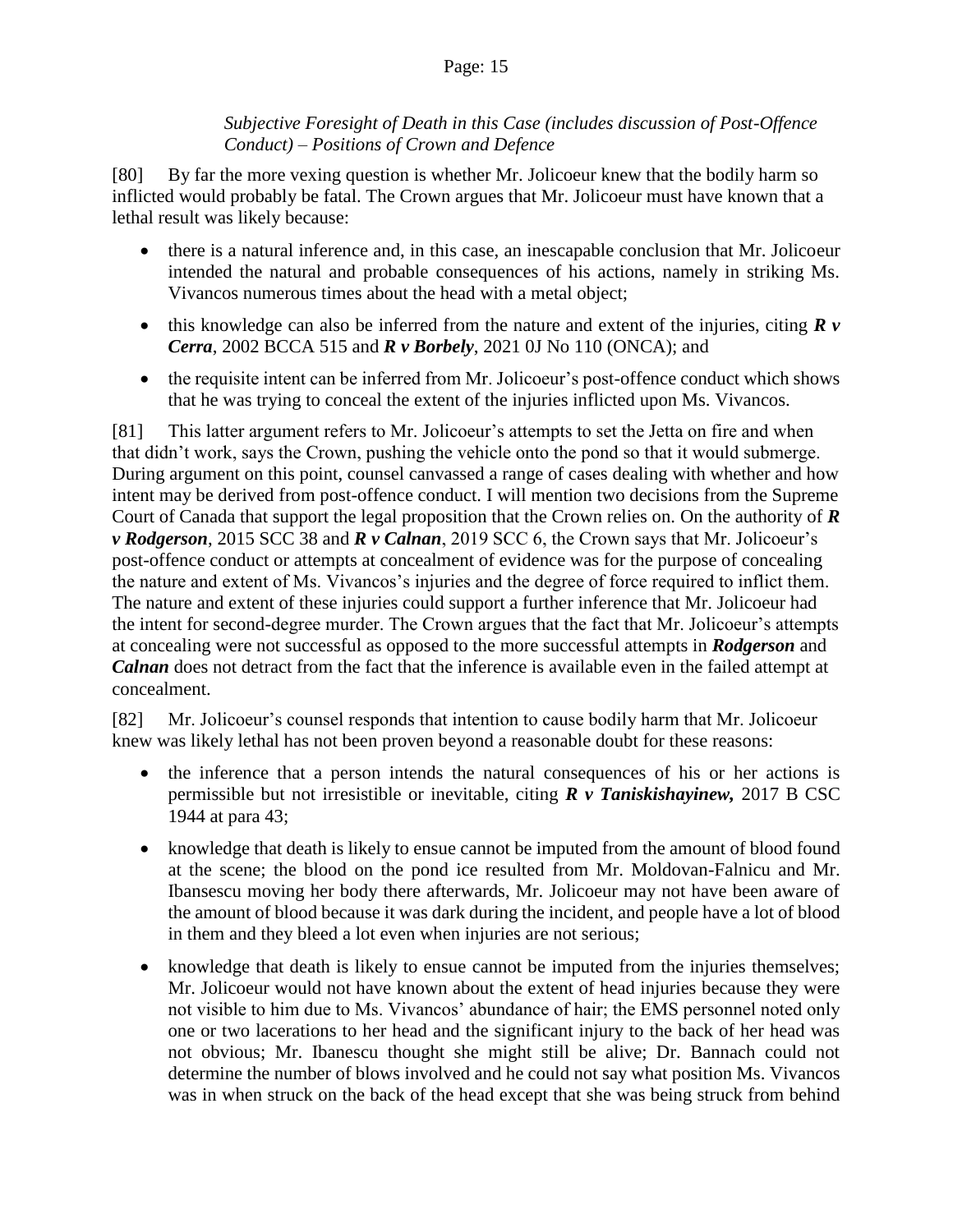and he said it was possible that she still could have been breathing when Mr. Jolicoeur left the scene;

- there are Mr. Jolicoeur's numerous declarations throughout his statements that he did not intend to kill her, that she was still resisting as he tried to put her in the trunk and was alive and still breathing when he left;
- the post-offence conduct is not probative of intent; it is equally consistent with manslaughter, to which Mr. Jolicoeur has already admitted, citing *R v Arcangioli*, [1994] 1 SCR 129, the aforementioned *Calnan*, *R v White*, 2011 SCC 13 at para 41, *R v Lightning*, 2018 ABCA 324 at para 32;
- Ms. Lind also makes the point that post-offence conduct can also be exculpatory and points to Mr. Jolicoeur's voluntary confession on November 25 and subsequent statements which are replete with detail. Presumably, a murderer would not usually do this.

#### *Finding*

- <span id="page-15-0"></span>[83] I address the foregoing arguments as follows:
	- This is a case where I think that the inference that a person intends the natural and probable consequences of his or her actions is not just permissible but irresistible and compelling. This is not a case like *R v Taniskishayinew,* which involved the accused stabbing the victim in the heart with a knife. There was no evidence of how the stabbing occurred, only that it had occurred. The court entertained the distinct possibility that the victim had suddenly lunged at the accused while she was holding the knife to ward him off. There was factual ambiguity about how the physical act occurred. Accordingly, there is room for the common sense inference not to apply. In this case, there is no dispute that Mr. Jolicoeur chased down Ms. Vivancos and deliberately smashed her over the head with a metal weapon, tool or baton of some sort. This is no factual ambiguity about what physically occurred or how Ms. Vivancos sustained her injuries.
	- On this point, in cautioned statement #3, part 4, Mr. Jolicoeur was being asked by Detective Kuca about the number of times Ms. Vivancos was struck after getting out of the vehicle. Mr. Jolicoeur answered "I don't know, 2, 3?" Detective Kuca then asked, "Fair to assume that she would've gone to the ground pretty soon?" And Mr. Jolicoeur responds, "Eventually, yeah." The word "eventually" describes a period of time during which Mr. Jolicoeur is striking Ms. Vivancos on the head with the object. It may not have been a long period of time, perhaps just a few seconds. Nonetheless, the use of the word suggests to me that there were repeated strikes. She did not go down right away, she went down eventually. In other words, he knew what he was doing, hitting her on the head until she eventually went to ground. That being the case, unlike in *R v Taniskishayinew,* the common sense inference that a person intends the natural and probable consequences of his or her actions has not been displaced.
	- I will concede Ms. Lind's point that the human body contains a lot of blood and that people can bleed profusely even though not grievously injured. I heard no expert evidence on whether the amount of blood found at the scene indicated a fatality had occurred.
	- I will also concede that Mr. Jolicoeur at the time did not have precise knowledge of what Ms. Vivancos' injuries were. Yes, it was dark, and yes she had an abundance of hair such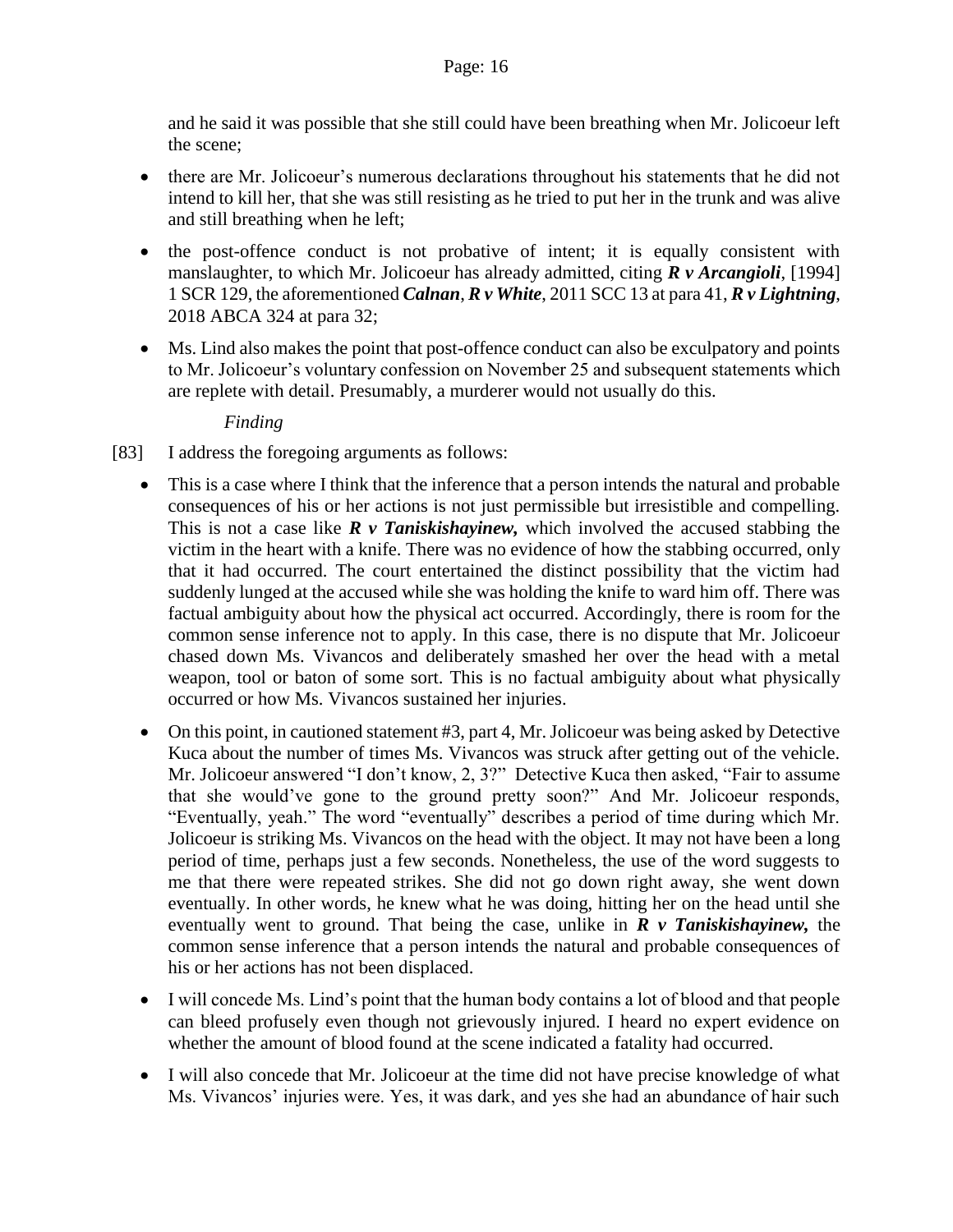that skull fractures would not be apparent. Mr. Jolicoeur did not have the benefit at the time of the autopsy photos that I saw. However, he did know he was using a metal weapon, bar or tool, he did know that he was repeatedly hitting her over the head with it and as is apparent from the injuries sustained, regardless of whether he knew what the injuries were, he must have known that he was using considerable force.

- An assailant does not need to see the results in order to know that he has done the job. Someone who intentionally plunges a knife into the heart of another does not need to see that the aorta has been severed to know that fatal damage has been done. Similarly, someone using considerable blunt force on another's skull does not need to see the fracture to know the damage has been done.
- As I said, there is a continuous 8-inch long crevice in her skull that is visibly wide. There is also depression fracture. Mr. Jolicoeur's position appears to be: 'I didn't realize I was using lethal force'. As between the two of them, Ms. Vivancos and Mr. Jolicoeur, the onus was on Mr. Jolicoeur as the person administering the head strikes to regulate the amount of force used. That is inherent in the wording of s 229(a)(ii) of the *Criminal Code* which requires the elements of knowledge of the likely lethal effect of the bodily harm and recklessness or disregard in inflicting it.
- The plain and utter destruction of Ms. Vivancos' skull is tangible proof of Mr. Jolicoeur's intention. He was the one wielding the instrument. He was the one who knew exactly how much force he was using. Just as the Supreme Court of Canada says in *R v Cooper* "since breathing is essential to life, it would be reasonable to infer the accused knew that strangulation was likely to result in death", here, everyone knows that the head is essential to life. We are not talking about a finger or a kneecap or an extraneous body part.
- To me, it does not matter whether he chased her down and struck her from behind while she was still standing, or whether she went to the ground face down and he continued to strike her from behind. In either scenario, the target was the head.
- As to the EMS staff who didn't notice skull injuries or Ms. Vivancos' two associates who thought she might still be alive and that they might still have a chance to revive her, I appreciate the severity of the injuries might not have been immediately obvious to them. But they were not there when it happened. They did not see Mr. Jolicoeur striking her on the head with a metal object. They did not witness the number of strikes. They did not see the force used.
- I now refer to the case of *R v Borbely*. In the Court of Appeal, the appellant accused was attempting to resurrect manslaughter as an alternative to second-degree murder. The deceased had died after the accused had struck her 4 times on the back of the head causing a skull fracture and death by blunt force trauma. Admittedly, in this case, at trial the Defence had conceded intent for second-degree murder. The appeal involved, in part, a request that manslaughter be put on the table for the jury in a retrial. The Court of Appeal said there was no air of reality to the alternative manslaughter verdict because of the nature and extent of the injuries.
- In *R v Cerra*, 2002 BCCA 515 at para 11 the appeal court also found that a beating itself is sufficient proof of the intent to commit murder even apart from the fact that the victim was dumped unconscious into a pond and actually died from drowning. The attack was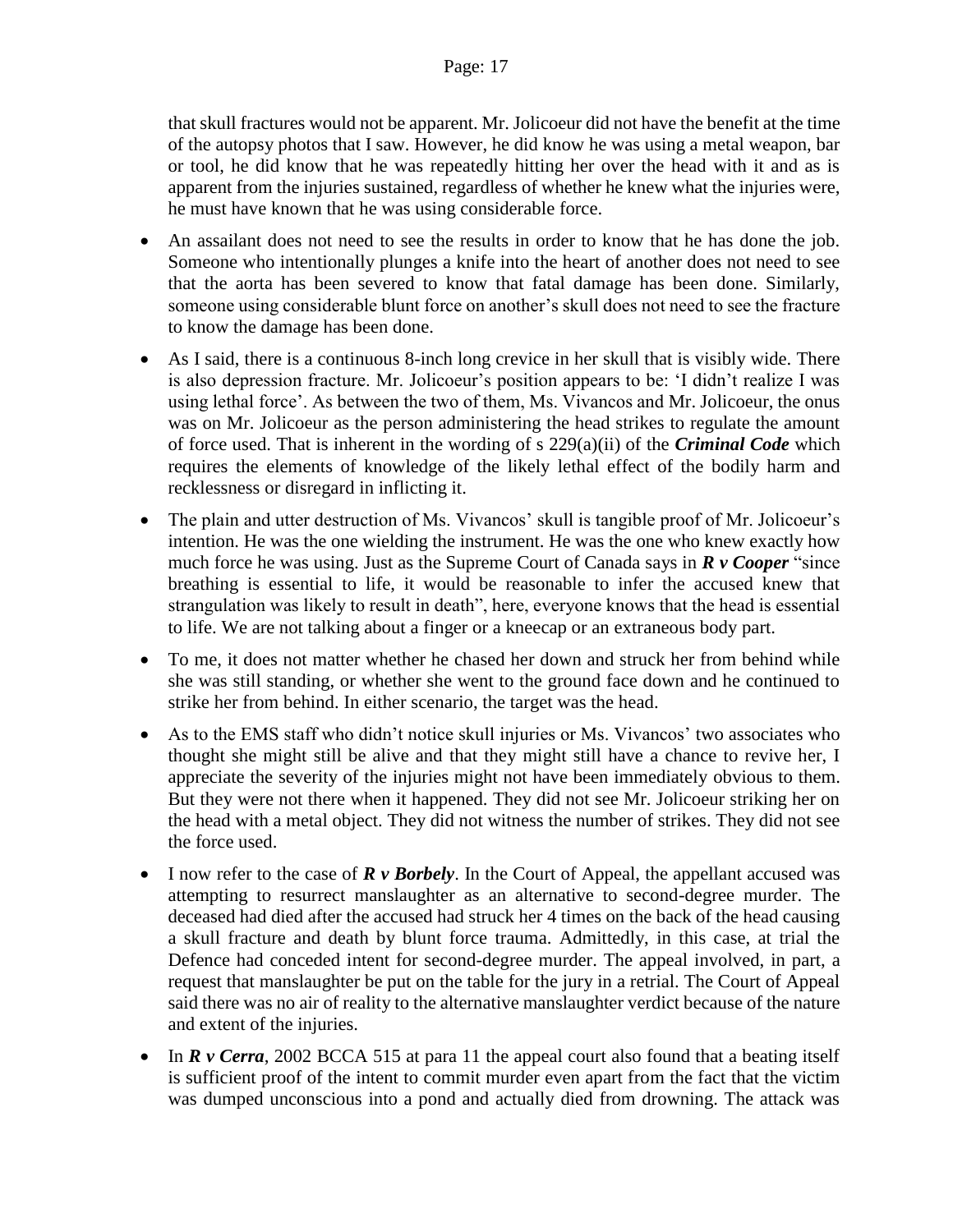savage and prolonged, said the court, and had she not been put in the water, the head injuries by themselves would have been enough to kill her. The court found that the person who administered such a beating either intended to kill or to inflict bodily harm that he knew was likely to cause death, and that this inference was necessary and inescapable from the circumstances.

- The Crown relies on these cases, which are appellate decisions from other provinces, for the proposition that intent can be inferred from the nature and extent of injuries themselves. The cases are not binding on me but instructive. In both cases, the dichotomy between manslaughter and second-degree murder was squarely before the Courts of Appeal, which rejected the former in both cases. I cite the cases only for the purpose of showing that an inference of intention for second-degree murder can arise from the autopsy evidence. I intend to deal separately with the partial defence of provocation.
- I can conclude from a human skull that has been pummelled and cracked open that the person who did the pummelling appreciated that death was a likely result of the blows.
- One might then ask, what about Mr. Jolicoeur's protestations throughout his statements that he did not intend to kill Ms. Vivancos? After all, he was there and he is the only one who knows what was in his head. How can I discount or reject his declarations of no intent?
- I have two responses to that. The first is that I am going to deal with Mr. Jolicoeur's credibility at length in these reasons. While I believe, or at least I don't reject, much of what Mr. Jolicoeur says happened that evening, as I will explain in a moment, there are some critical junctures in his narrative where I think he has been untruthful and has attempted to minimize what he has done. His declarations of no intent fall into that category.
- Second, I can accept that Mr. Jolicoeur did not set out to kill Ms. Vivancos and that now, after the fact, he wishes the whole thing had never happened. However, as I explained earlier there must be some kind of temporal overlap between the deadly actions and the required state of mind. That state of mind may only be fleeting or last a few seconds but it is nonetheless necessary to elevate culpable homicide to the level of second-degree murder.
- An ordinary person might say that the law is harsh if an accused can be found guilty of second-degree murder for a transient state of mind that may come and go within the span of mere seconds. But that state of mind translates into actions which in turn translate into consequences, which in this case is the death of Ms. Vivancos.
- If there is one thing that our society and our community values, it is life, and the preservation of life, no matter who the victim is, including a drug dealer. We are all equal that way. That is why our lawmakers have created a law that recognizes second-degree murder even where the intent could be fleeting. Often, murders happen within mere seconds, such as when someone picks up a gun, forms intent and shoots it.
- The law is constructed to prevent an assailant who intends to cause bodily harm, from using the means and the force likely to cause death and being indifferent to the consequence, to then escape that consequence by saying, 'I didn't mean to cause death, I was only trying to hurt her'.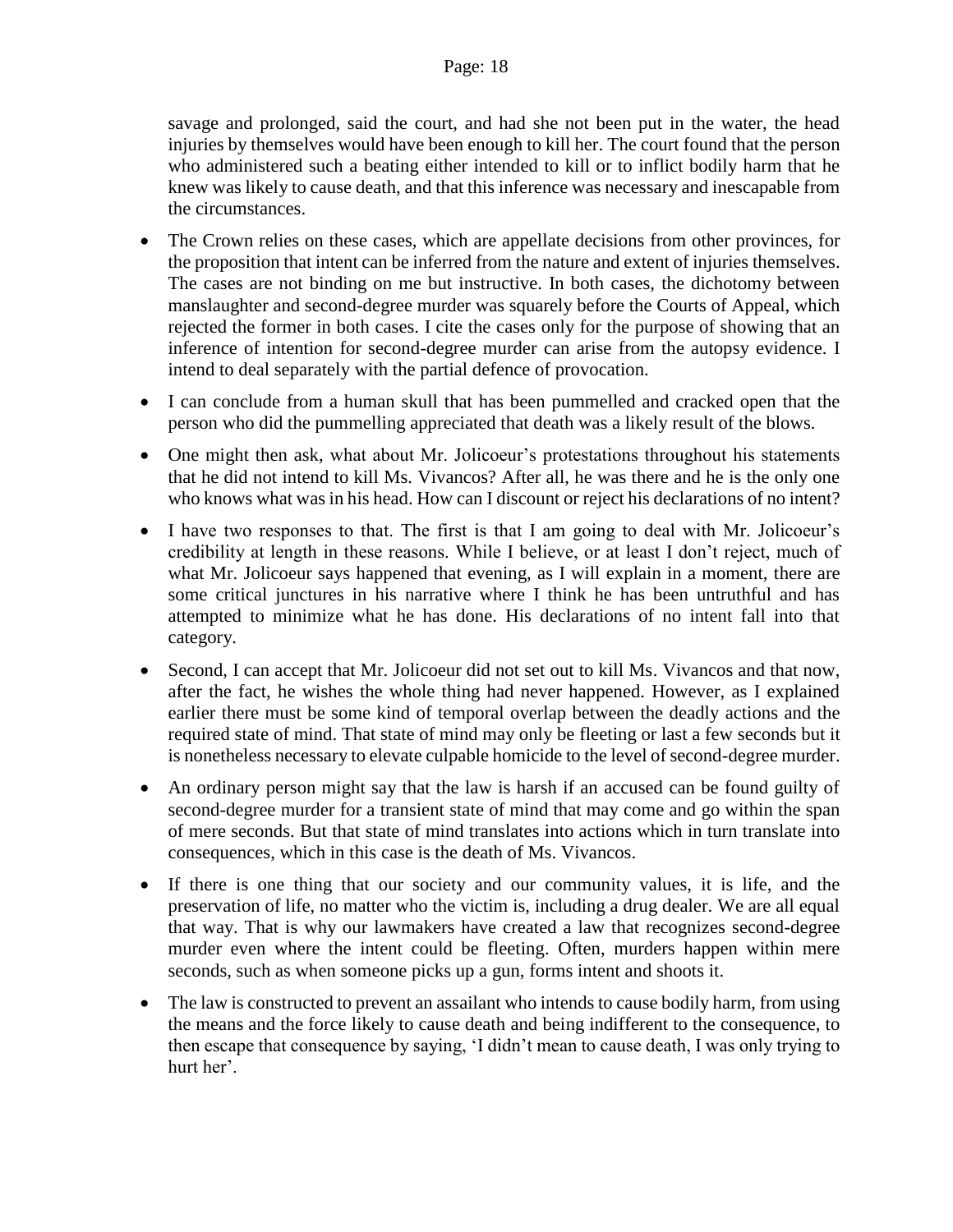- I will deal with post-offence conduct somewhat summarily at this point. I have reached the conclusion that having unlawfully caused the death of Ms. Vivancos, whether it was manslaughter or second-degree murder, Mr. Jolicoeur was trying to cover up what he had done. In trying to set fire to the vehicle, or have it sink in the pond, he was trying to conceal his crime. At that point, he was not drawing a distinction between manslaughter and second-degree murder and only knew that he had done something bad. As such, I conclude that this post-offence conduct is not probative of the level of intent. I will return to the postoffence conduct when I discuss credibility.
- I do however think that Mr. Jolicoeur has minimized the number of blows. He said he thought it was 2 or 3 to make Ms. Vivancos turn the vehicle around, another 5 or 6 while they were still seated in the vehicle, and then 2 or 3 thereafter when they were outside the vehicle. In looking at the number of injuries, over her face and skull and over her hands, arms and lower extremities, even taking into consideration that one blow can cause more than one injury, I am drawn inexorably to the conclusion that Mr. Jolicoeur struck Ms. Vivancos with the metal weapon more times than he said he did. By itself, the web of lacerations on the back of the head speaks to multiple blows.
- I also conclude from looking at the number, nature and extent of the injuries and in particular the injuries sustained to the skull, that Mr. Jolicoeur meant to cause Ms. Vivancos bodily harm that he knew was likely lethal and was indifferent to that likelihood. He knew, as we all know, that the head is vital to life and that by repeatedly striking her head with a metal object, with the force that he used, she was likely to die and he did so anyway. In other words, he had the subjective foresight for murder.
- I further find that at some point when the two of them were outside the vehicle and he was hitting her over the head with the metal object, he was aware that she was likely to die from the blows to her head and thus the element of temporal concurrency is met.
- Finally, on the intent issue, I conclude from the evidence of the nature and extent of the injuries that no other reasonable inference can be drawn other than that Mr. Jolicoeur intended to cause Ms. Vivancos bodily harm that he knew was so serious and dangerous that it would likely cause death and that he was reckless to it. In saying this, I am not rushing to judgment or filling in the blanks. Looking at the outcome of the attack, I am compelled to say that Mr. Jolicoeur must have known that death was likely. The circumstantial evidence here is so compelling that it easily overcomes the protestations of 'no intent' found in Mr. Jolicoeur's statements.
- Accordingly, I find that Mr. Jolicoeur had the intent for second-degree murder in causing the death of Ms. Vivancos.

# **J. Credibility of Mr. Jolicoeur**

<span id="page-18-0"></span>[84] First of all, it is trite but true to say that a trier of fact may accept all, some or none of what a witness says. Mr. Jolicoeur was not a witness in this trial but his version of what happened came in through the Crown's case in the presentation of his statements to police. I am going to treat those statements in terms of assessing credibility in the same way I would assess the credibility of in-court testimony.

[85] Mr. Jolicoeur's counsel tells me that he is credible through his series of police interviews because of: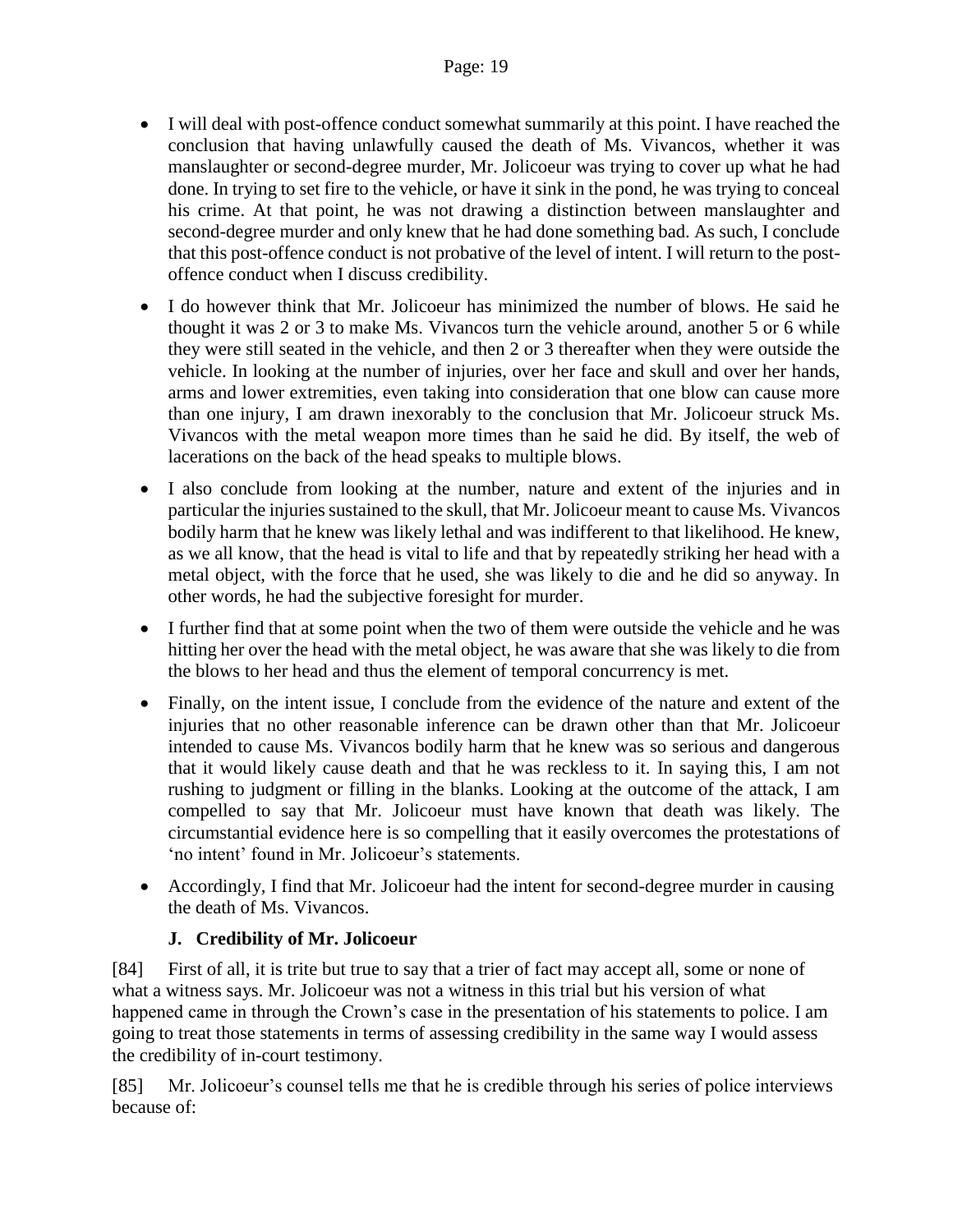- his demeanour and openness, and the consistency of his statements; and
- that much of his statements are corroborated by other evidence.

[86] Accordingly, I should either believe him or his statements should leave me with reasonable doubt on the critical questions before me.

[87] I acknowledge that Mr. Jolicoeur did not force the police to solve the crime. He voluntarily walked into the Parkland RCMP station and confessed. He admitted causing Ms. Vivancos' death and attempted to enter a guilty plea to manslaughter at the commencement of the trial. He instructed his counsel to make any and all admissions necessary to make the process easier for the witnesses, the respective families, the Crown and the court. He admitted the voluntariness of his statements. All the while he knew that he was in serious trouble and facing significant jail time. Furthermore, as it turns out, there was no real forensic evidence linking him to the scene. The blood samples taken from his home and his work van proved inconclusive for the purposes of the trial. His counsel says that all of this is a sign of his good faith, which supports his credibility.

[88] I will give Mr. Jolicoeur his due for doing all of that. By admitting his involvement and by making admissions at trial, he has certainly made the path easier for the police, the Crown, the witnesses and the court and that is worth something in the legal process.

[89] Nonetheless, I still have observations to make about Mr. Jolicoeur's credibility, that are unfavourable to him. Mr. Jolicoeur, this will seem that I being harsh on you but it is part of my explanation as to why I have come to the conclusions I have.

[90] First of all, it was submitted to me that Mr. Jolicoeur was motivated completely by conscience to confess to Sgt. Sloan on November 25. I note that three days earlier, he was interviewed by Sgt. Ewart and Sgt. Sloan while seated in the police vehicle. His cell phone was seized from him at that time. Although to be examined through a later search warrant, he knew that cell phone contained a record of his interactions with Ms. Vivancos on the day of her death. On the day of that initial interview on November 22, he told the two investigating officers that he had no involvement in the death, and that he had been home with Kim watching Hallmark movies that evening. Sgt. Sloan told him at that point that he (Mr. Jolicoeur) had reached the most important moment in his life. Mr. Jolicoeur's work van was then seized, although nothing came of it but he did not know that at the time. He had just been told by the police that he had reached a crossroads and that the course of the rest of his life would be determined by choices he was facing. I don't dispute that conscience played a part but from the circumstances I can also surmise that Mr. Jolicoeur realized he was in serious trouble and wanted to get ahead of it by putting his version of events on the record up front rather than have the police dragnet close around him.

[91] I also think he is motivated by keeping his partner Kim, her children and others, such as the babysitter, as far away as possible from this case. He is trying to protect them.

[92] It was urged upon me that Mr. Jolicoeur's demeanour throughout the statements was genuine and remorseful. I accept that the distress he displayed during the interviews is genuine. He had reason to be distressed. He had killed someone and faced a significant term of imprisonment, no matter what the verdict is. I am certain he is remorseful. I am certain that he wished none of this had ever happened.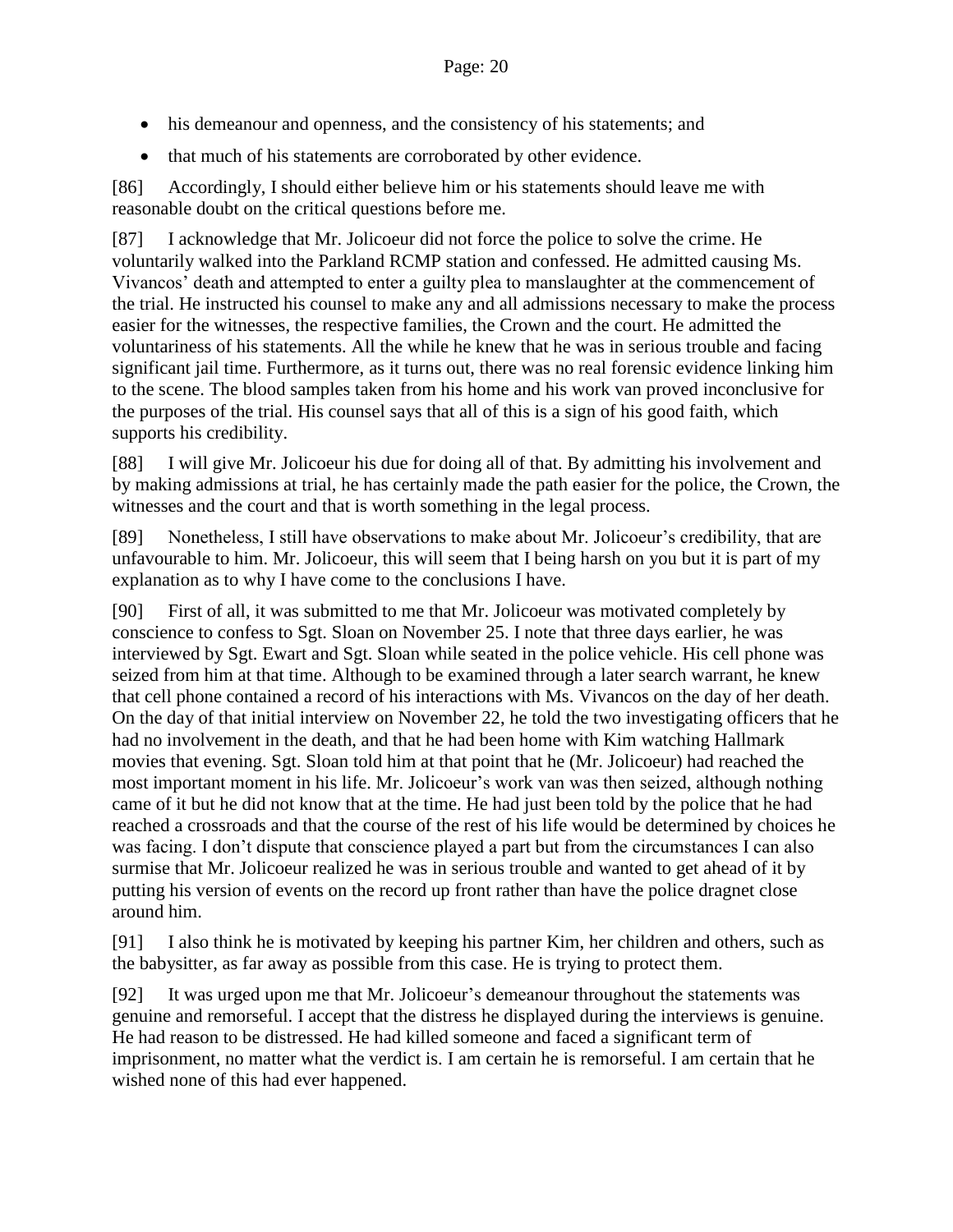[93] Demeanour just one factor to consider. As the authorities referred to are quick to caution, demeanour is only one factor and should never be the only factor.

[94] I also agree that Mr. Jolicoeur was open about much of what happened and provided considerable detail to the police. However, as I will elaborate in a moment, he was also vague and evasive at times, inconsistent with detail and only confirming other details, such as what happened to the phone and whether he looked in the purse, when pressed by the interviewer.

[95] I further agree that much if not most of what Mr. Jolicoeur told police is corroborated by independent evidence, notably the cell phone records and the GPS data. However, I go back to what Justice Ryan of the British Columbia Court of Appeal said in *R v Sue* that most people of average intelligence can tailor a story to fit the circumstances if they put their minds to it.

[96] Apart from some details, which I'll talk about in a moment, there are really only three main areas in the entire narrative that are controversial and which Mr. Jolicoeur, if he needed to, had to modify to fit the circumstances:

- what happened and what was said while Mr. Jolicoeur and Ms. Vivancos were in the Volkswagen Jetta together;
- what Mr. Jolicoeur's state of mind was when he was striking Ms. Vivancos with the metal instrument; and
- what Mr. Jolicoeur was thinking when he was trying to set the vehicle on fire and then pushing it onto the ice.

[97] I'm now going to talk about those things in the context of Mr. Jolicoeur's credibility and make some other observations about credibility:

- One of the major problems I had with Mr. Jolicoeur's statements is his insistence that it was his fear that Ms. Vivancos' associates would hurt his family that caused him to lethally assault her with the metal instrument. After the assault, he did nothing to protect his family. He says he went home to shower and wash his clothes but then left again with 2 small children and a 13-year-old babysitter alone in the home. If he felt there was danger why did he not evacuate them immediately along with Kim? This would be particularly so if, as he said, he believed Ms. Vivancos to be still alive and capable of driving away from the pond.
- He said that Ms. Vivancos had told him that they know where he lives. From the text message records, we know that at 2:18 a.m. on the morning of November 17, he was still not home although Ms. Vivancos's body had been discovered. If he was so concerned about their safety, why would he leave his family unprotected?
- He seemed to think that as long as his vehicle was not parked in front of the house, Bobby and his minions would not come calling. What was to prevent them from ringing the doorbell and inquiring about Mr. Jolicoeur's whereabouts, regardless of where his vehicle was parked, or harming his family members when he was not there?
- As the Crown pointed out, while he says in may have parked his work van down the street, his personal vehicle remained parked outside of the home he shared with Kim and her children. He described how he moved it to the front of his house because it had been ticketed as an abandoned vehicle.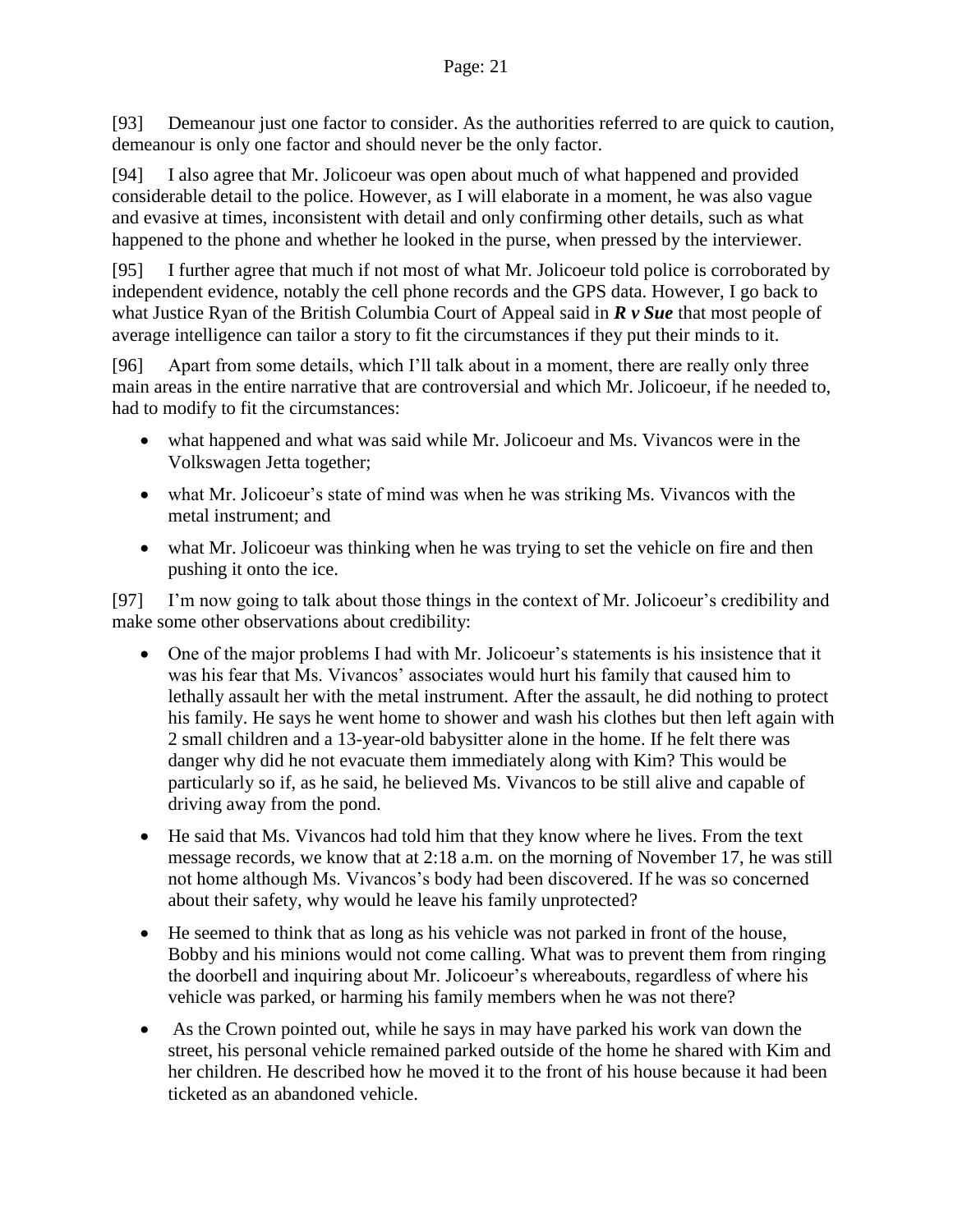- He took no precautionary steps. He says in statement #3, part 4 that he kept a steak knife and a pickaxe in the bedroom and tried to buy bear spray, but such measures are only in response to someone breaking into the home. By that time, it is too late, the interlopers are already there. He did nothing preventative, such as moving them to a safe place. If such danger did exist, enough to incite homicidal action at the pond, his subsequent behaviour does not match the extent and nature of the danger. Further, as he admitted in Statement # 3, part 4, he also started using drugs again after the incident. These are not the actions of someone concerned about the safety of his family. I cannot reconcile the danger he says he apprehended in the threats with his behaviour afterwards.
- Mr. Jolicoeur said that Ms V was still resistant when trying to put her into the trunk, even with her injuries. This does not make sense to me. Dr. Bannach said he would not expect a person with such injuries to be conscious. I am no doctor, but in looking at the extent of the injuries, it seems impossible to me that Ms. Vivancos could still be resisting after sustaining those injuries. Mr. Jolicoeur said he put her in the back seat instead. If he was resisting being put in the trunk, then why would she not resist being put in the backseat? I can only conclude that it was because she was either dead or unconscious. He also says that she was still coherent at the time. Given the condition of her skull, that statement defies logic.
- There is his statement that he was putting Ms. Vivancos in the trunk so that she would stay warm. I do not understand how putting someone in the trunk of the vehicle when the weather is cold enough that the pond is frozen would keep her warm. He did put her in the back seat, but we know that the driver's window was rolled down at least partway. Was warmth not a concern when he put her in the backseat? He then gave a different reason for why he was putting her in the trunk, which was to give him time to escape. He said he felt Ms. Vivancos would be able to free herself from the trunk.
- Mr. Jolicoeur stated that Ms. Vivancos was still alive and still breathing when he left the scene. Yet, he admits to attempting to set fire to the vehicle. As the Crown point out, had he succeeded, this means he would have left a critically injured person to burn to death. He denies pushing the vehicle onto the pond for the purpose of submerging it but the reason he gave for doing so does not make sense. He said he wanted to make it more difficult for Ms. Vivancos to drive out. Yet, as the Crown pointed out, there was an easier way by simply taking the keys. If the vehicle had been pushed onto the pond so that it would submerge, then it would have meant leaving a critically injured person to drown. I don't think the Crown suggests that Mr. Jolicoeur wanted Ms. Vivancos to die by fire or drowning, rather, these actions indicate that Mr. Jolicoeur knew she was already dead. I also find Mr. Jolicoeur's suggestion that he thought Ms. Vivancos could drive out of the pond area in her condition to be astounding. Even if he did not know the exact nature and extent of the injuries, he did know what he had done to her and that she was in no condition to drive.
- His explanation about trying to set the fire to make it look like a robbery equally does not make sense. Like Sgt. Kuca, I do not understand how setting a car on fire achieves this. It is more consistent with trying to eradicate evidence.
- I also take the Crown's point that if Ms. Vivancos was still alive as Mr. Jolicoeur asserts, then staging the scene to look like a robbery had occurred would not advance his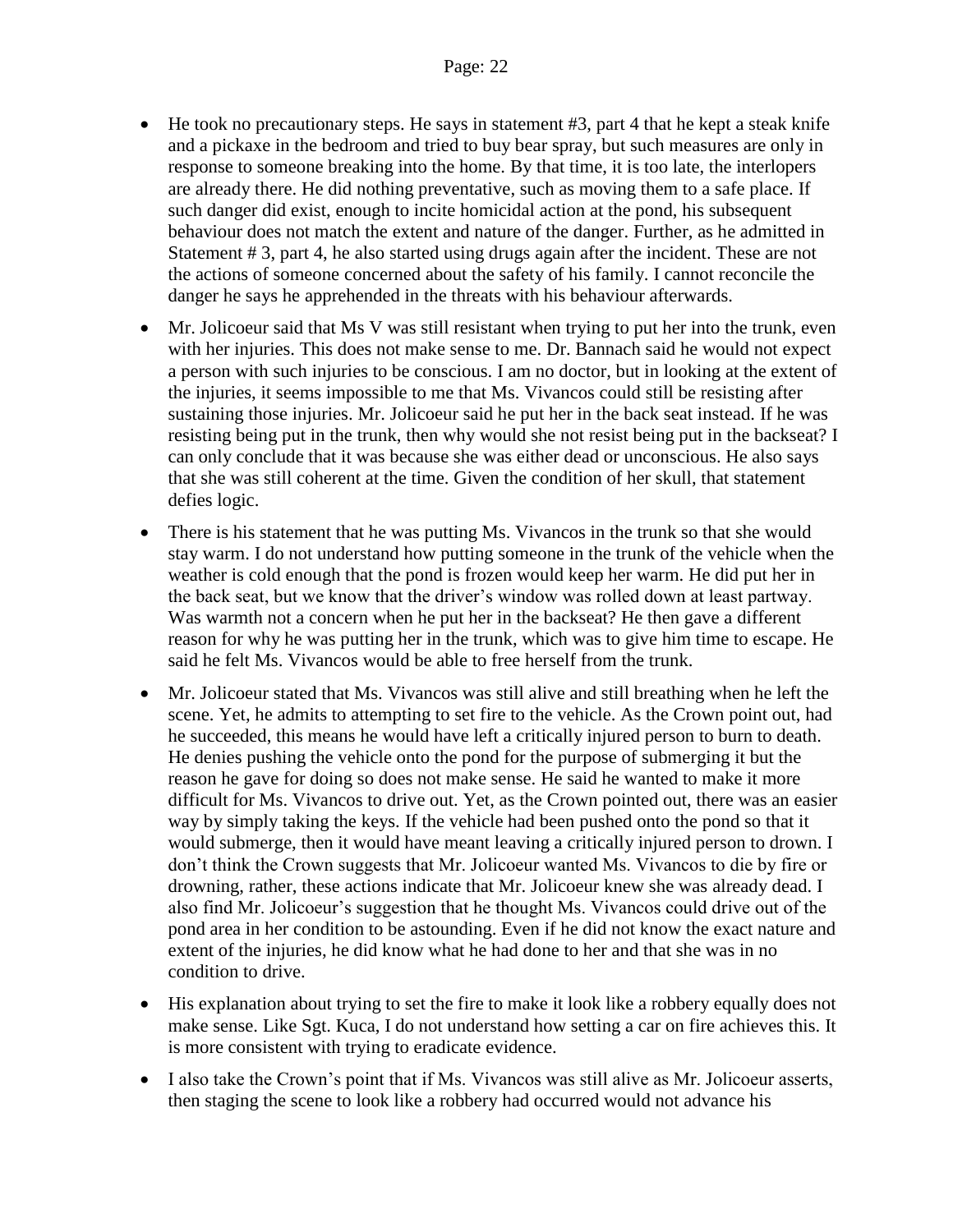interests. Mr. Vivancos would still be able to point to Mr. Jolicoeur as the perpetrator. The staging of the robbery scene only advances Mr. Jolicoeur's interests if Ms. Vivancos is already dead and therefore the robber remains unknown. This is a further illustration of how the explanation makes no sense.

- Mr. Jolicoeur says he was in a panic and not thinking straight. But he did other things that were rational, such as taking the purse and disposing of the purse with the phone in it. Cleaning himself up afterwards and washing his clothes are also rational actions and part of eradicating evidence. Thus, I conclude that the attempt at setting the vehicle on fire and pushing it on to the ice were part of a pattern of cover-up rather than panicked, irrational acts.
- Another marker of credibility, or the lack of it, is whether a version of events changes from one telling to the next. I have before me three fundamentally different versions of what happened that evening from Mr. Jolicoeur. First is the version he told to Kim in which he was kidnapped at gunpoint by a male and a female and something happened thereafter resulting in injury to one of the kidnappers. There is the second version from November 19 when Mr. Jolicoeur was first interviewed by Sgt. Ewart and Sgt. Sloan in which he told them that he spent the entire evening of November 16 watching movies with Kim and not leaving the house. Then there is the third version, which is reflected in statements 2 and 3 which in large measure, as the other evidence shows, is accurate except for certain points I will discuss.
- Even within the final version, there are troubling inconsistencies. I will give a few examples. One would be Mr. Jolicoeur saying at one point that the Volkswagen Jetta rolled by itself onto the ice and then conceding later that he pushed it there. He first had no knowledge of what happened to Ms. Vivancos' phone, the one that was causing him so much concern, and then conceded that the phone was in the purse and that he disposed of it. He at first says that he did not look into the purse and then concedes that not only did he look into the purse but he took the drugs as well. He first claimed to be clean for several months and then later conceded that he had started using again, the day after the incident, with the cocaine obtained from Ms. Vivancos that evening. In a further example, Sgt. Kuca points out to Mr. Jolicoeur that he changed his story about who suggested the pond location. At first he said it was himself, and then he said it was Ms. Vivancos. While some of these points may be minor or collateral as Ms. Lind suggests, their significance really lies in that Mr. Jolicoeur is attempting to minimize his actions.
- Mr. Jolicoeur's defence counsel argued that statements # 2 and 3 remedied the falsehoods advanced in statement # 1. I do not see it that way. Mr. Jolicoeur gave three different versions of what happened. These versions changed as his circumstances changed. This suggests to me that he adapted his story according to what his needs or circumstances were at the time. While the broad outline of what happened as described in statements # 2 and 3 is true, specific facts are corrected as he is pressed on them, as noted in the above examples. This characteristic of modifying facts as circumstances change detracts from, rather than enhances, credibility.
- Ms. Lind argued that Mr. Jolicoeur's credibility is enhanced because he did not try to maintain his lies. He acknowledged that the story he told Kim about being held at gunpoint was untrue and that enhances his credibility Again, I do not see it that way. By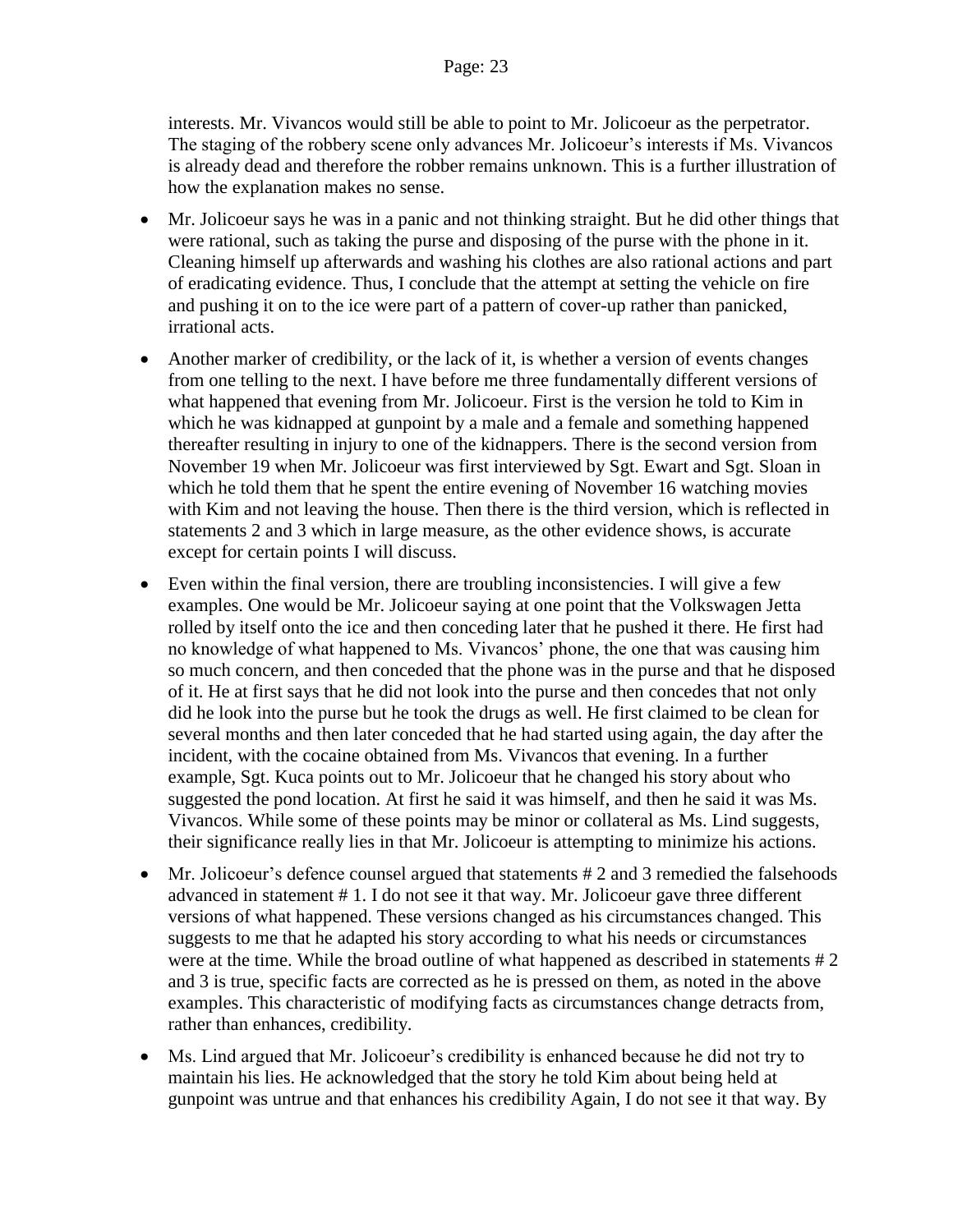that point, the police had investigated the scene. The cordon was closing around him. The story that Mr. Jolicoeur told Kim was no longer sustainable.

- Another anomaly that struck me is that Mr. Jolicoeur was unable to name his customer who was requesting drugs that evening. That is found in Statement #3, Part 1. From his description of it, I understood that Mr. Jolicoeur was not a large distributor and that he resold drugs from time to time to pick up an additional dollar here and there, for gas or cigarettes. From his description, I did not have the impression that he had dozens of clients and did so many transactions that he could not remember who he was dealing with that day. It strikes me as odd that he cannot remember who the customer was because the encounter with Ms. Vivancos at the pond is the single most important event of his life. It seems to me that he should remember the identity of the person who set all of this in motion by contacting him twice that day to get drugs. It leads me to wonder whether this person actually exists because if Mr. Jolicoeur were to supply a name, then the police could interview that person. It seems to me somewhat convenient and evasive to say that he could not remember, nine days later, who it was who contacted him when it was that person who played such a key role by setting in motion all of the events that followed.
- Therefore, as a result of the foregoing, I do have grave concerns about the veracity of what Mr. Jolicoeur is saying about certain crucial areas, that is, what transpired between himself and Ms. Vivancos while in the Volkswagen Jetta, his state of mind as he was hitting her over the head with the metal instrument at the pond area, and his explanations for some of his post-offence conduct. I also reject his contention that Ms. Vivancos was both resisting and coherent when he was trying to place her into the trunk.

#### <span id="page-23-0"></span>**K. Provocation**

#### *Elements of Provocation*

<span id="page-23-1"></span>[98] I will now move on to the defence of provocation. Provocation is the only defence which is exclusive to homicide. The defence applies when the intent for murder has been made out, as it has in this case. As a partial defence, it serves to reduce murder to manslaughter when certain requirements as set out in section 232 of the *Criminal Code* are met:

- there must be provoking conduct by the victim,
- that is of such a nature that it is sufficient to deprive an ordinary person of the power of self-control (often referred to as the objective element),
- the provoking conduct must also be sudden and unexpected,
- the conduct causes or provokes the accused person to act (the subjective element),
- also on the sudden, before there is time for his passion to cool.

[99] I derived these elements from reviewing these cases from the Supreme Court of Canada: *R v Hill***,** [1986] 1 SCR 313; *R v Thibert*, [1996] 1 SCR 37 and *R v Tran*, 2010 SCC 58.

[100] In the objective part of the test, the "ordinary person" must have the same general demographics and circumstances as the accused in terms of age and sex. Occupation may be relevant, as well as educational background, family circumstances and other factors such that the provoking act would have the same special significance for this hypothetical ordinary person as for the accused: *Hill* at para 35 and *Thibert* at para 14.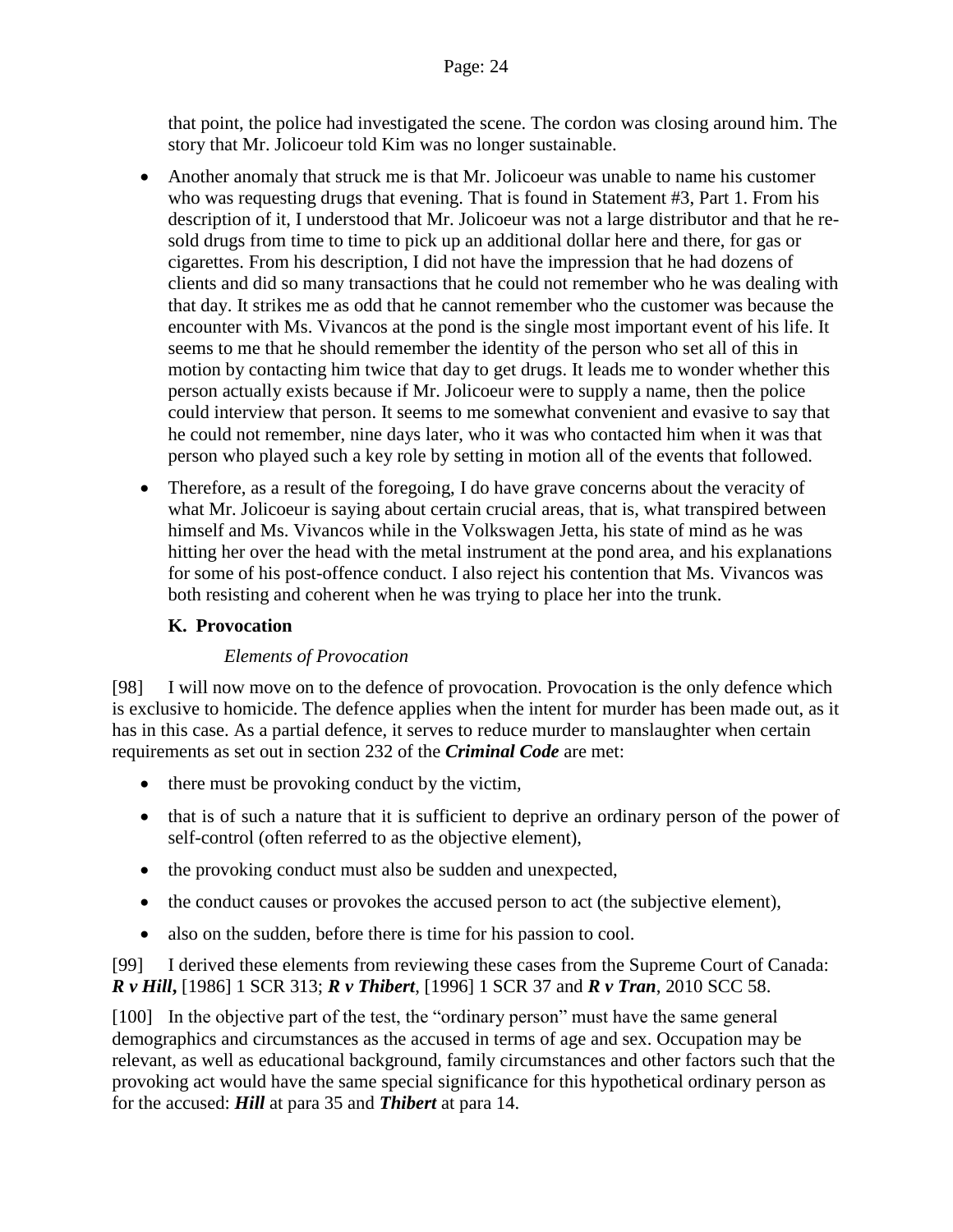[101] I note here that much of the case law refers to an earlier version of section 232 where the provoking act is described as "a wrongful act or insult" on the part of the victim. The *Criminal Code* was amended in 2015 to revise the definition of provoking conduct and narrow the availability of the defence. It is now "conduct of the victim that would constitute an indictable offence under the *Criminal Code* that is punishable by 5 or more years of imprisonment".

[102] Like any defence that is raised, there must be an air of reality to the defence: *R v Cinous*, 2002 SCC 29 at para 83. In this case, the Crown concedes there is an air of reality to provocation based on Mr. Jolicoeur's factual assertions. Those assertions consist of:

- Ms. Vivancos while driving away with Mr. Jolicoeur in the Jetta on the service road grabbed the metal weapon and struck Mr. Jolicoeur with it.
- He then disarmed her and struck her in return, which resulted in her making a U-turn and returning to the pond.
- Mr. Jolicoeur stated on several occasions that, at that point, he had control of the situation, he had possession of the weapon and Ms. Vivancos was no longer a threat to him.
- It was then that Ms. Vivancos engaged in the provocative conduct, which consisted of her statements to the effect of: 'I'm telling Bobby. This is not over. We know where you live.'
- She then attempted to use her cell phone to contact someone, presumably Russian Bobby.

[103] While still in the vehicle, Mr. Jolicoeur struck her 5 or 6 further times in the head region. Ms. Vivancos then fled the vehicle and Mr. Jolicoeur chased after her and struck her on the head, he says two or three more times, but at any rate there were further head strikes, and as we now know Ms. Vivancos died from that assault.

#### *Positions of Defence and Crown*

<span id="page-24-0"></span>[104] The Crown asserts that provocation has been disproven as follows:

- only one element of the defence of provocation needs to be disproven in order for the defence to fail;
- objectively speaking, there was no threat or if there was it was too vague or amorphous to have the effect that the Defence contends
- Ms. Vivancos' words were neither sudden nor objectively unexpected given that the two of them had just been involved in a physical altercation;
- subjectively speaking, Mr. Jolicoeur had not lost the power of self-control as he was deliberately attempting to stop her from using her cell phone.

[105] The Defence submits that the elements of provocation have either been established, or at least not disproved, in this way:

 Mr. Jolicoeur was already in a state of shock and upset as a result of Ms. Vivancos' unprovoked attack upon him. He interpreted Ms. Vivancos' words as a threat and, in particular, a threat directed against his family. The 'this isn't over' part meant to Mr. Jolicoeur that violence was coming his way. The 'we know where you live' part was interpreted by Mr. Jolicoeur as a direct reference to his family, namely Kim and her two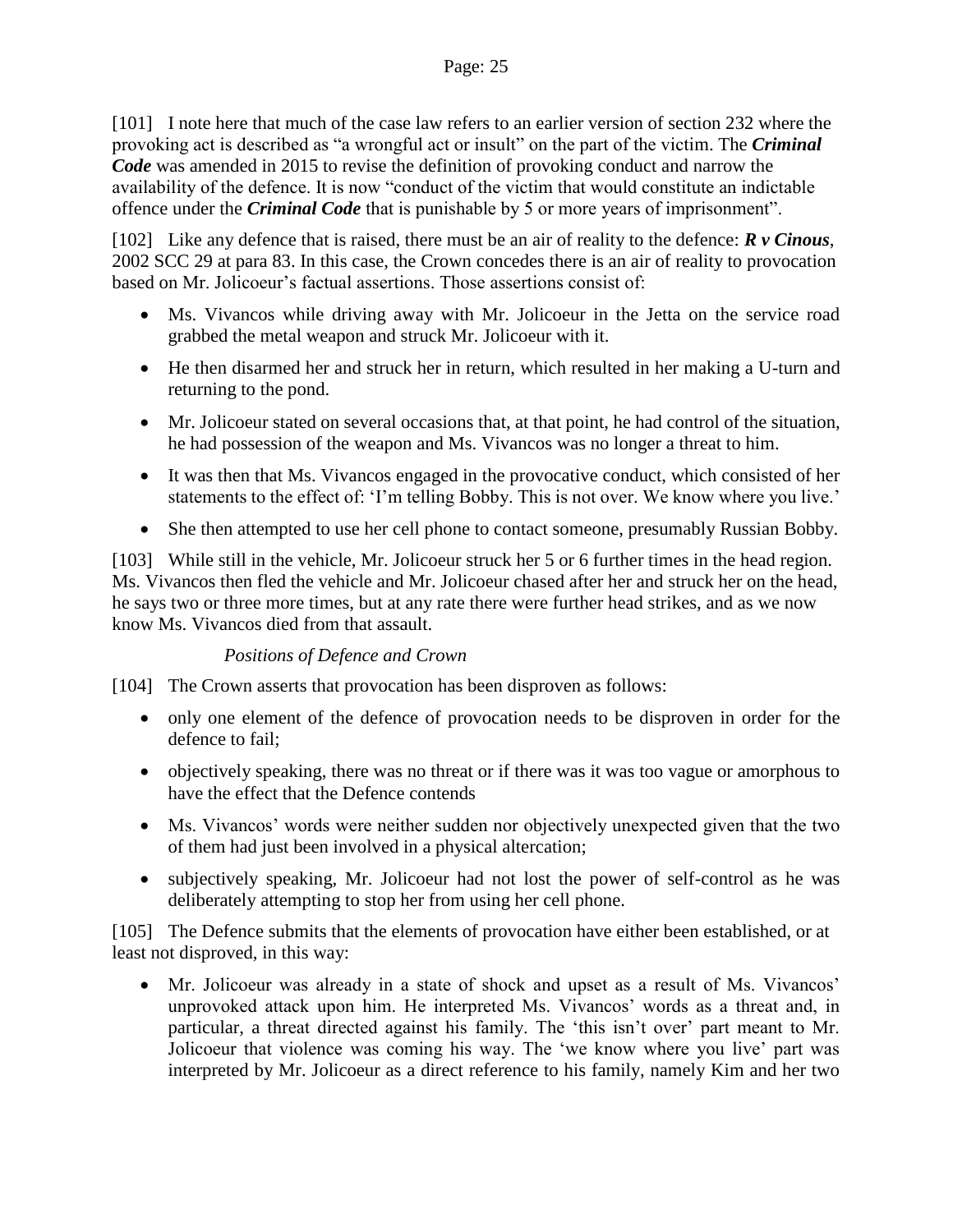children. The use of the plural 'we' suggested to Mr. Jolicoeur that it was the drug organization who would be coming after Mr. Jolicoeur and his family.

- He knew that Bobby was the head of this drug organization and everyone knows, despite what Mr. Ibanescu might say, that drug organizations use violence and intimidation to settle disputes. Mr. Jolicoeur had just been subjected to such violence by being struck by Ms. Vivancos.
- There was a previous incident in which Mr. Jolicoeur says he was kidnapped by a darkcomplexioned man with a knife and he had to jump from a moving vehicle to escape his captor. He did not connect this previous incident with the drug organization, but this experience informed his fear at the moment.
- An important part of the context, argued defence counsel, is that Mr. Jolicoeur dearly loves his family.
- Taken together, the threats would deprive an ordinary person similarly situated as Mr. Jolicoeur of the power of self-control.
- Defence counsel argues that Mr. Jolicoeur was not prepared for the threat and that it came out of nowhere, on the sudden. Until that day, it appears the relationship between Mr. Jolicoeur and Ms. Vivancos had been cordial and businesslike. There had been no trouble between them until that day.
- That Mr. Jolicoeur acted on the provocation and completed his assault of Ms. Vivancos before his passion cooled, the Defence contends, is clear from his statements that he lost control, that he was scared, that he just reacted, that it was in the heat of the moment, that it was out of fear for his family. He uses these expressions numerous times throughout his various statements to explain his state of mind.

[106] I note here that uttering threats is an indictable offence that attracts a maximum sentence of 5 years.

[107] I accept that anger need not consist of the accused's sole emotion during the provoked state and that it may be a combination of anger, fear and panic per *R v Rasberry*, 2017 ABCA 135 and *R v Louis*, 2019 ABCA 500. The important point is that the accused has lost the power of self-control, regardless of how one describes the actual emotion experienced, as a result of the provocative conduct. I understand that Mr. Jolicoeur also expressed feelings of fear for his family and panic in addition to anger in reaction to what he viewed as threats.

[108] I further accept, as in the *Rasberry* case, that there is no time limit on the duration of the provoked state or how long it takes for a provoked person's passions to cool.

# *Driving down the service road*

<span id="page-25-0"></span>[109] Ms. Lind is quite right that Mr. Jolicoeur's version of what physically transpired between himself and Ms. Vivancos while they were in the Volkswagen Jetta cannot be disproven. Mr. Jolicoeur is the only living witness to those events. I do express grave misgivings about what Mr. Jolicoeur says happened. First, there is his description of Ms. Vivancos attacking him with the weapon while driving down the service road. There is no antecedent to this attack. There is no existing 'beef' between Ms. Vivancos and Mr. Jolicoeur or between the organization and Mr. Jolicoeur. He had paid off his debt and was in the process of doing more business. There was the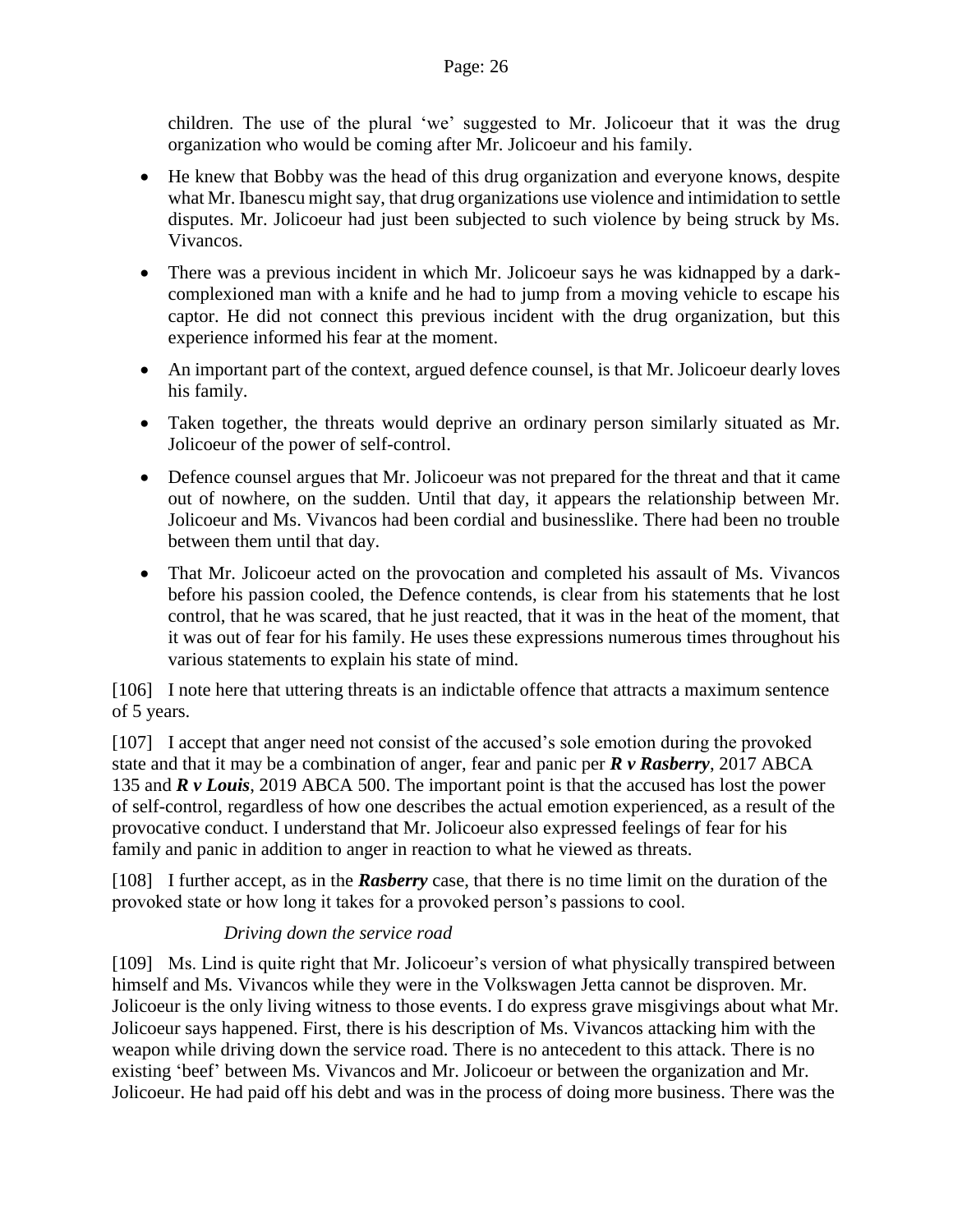cell phone call that Ms. Vivancos took but no suggestion that the call had a connection to the attack. When asked about why Ms. Vivancos would attack him, Mr. Jolicoeur speculated that it may be because of late payment of the \$60 but it was only speculation on his part. He did not connect his reselling of drugs to the attack. In short, the attack by Ms. Vivancos upon Mr. Jolicoeur was completely unprovoked.

[110] There was some discussion in cautioned statement #2 about injuries to Mr. Jolicoeur resulting from Ms. Vivancos attacking him first. Any injuries would have been slight. By the time of that interview anything on his hand or forearm had healed. Sgt. Sloan seemed to think he saw a bruise on Mr. Jolicoeur's leg. I saw the picture, I couldn't tell whether there was a bruise or not, there was a bit of discolouration and maybe it was bruise in the late stage of healing. I really could not tell. At any rate, we know from the autopsy photos of Ms. Vivancos the kind of damage that weapon could do.

[111] I find it difficult to accept, in those circumstances, that someone driving a vehicle down a service road would choose that exact moment to engage in an unprovoked attack upon the passenger while wielding a metal instrument. However, for the purposes of the provocation analysis, I will proceed on the basis that the attack did occur and that Ms. Vivancos uttered the words attributed to her that Mr. Jolicoeur interpreted as a threat against his family.

# *Sudden and unexpected act leading to loss of self-control?*

<span id="page-26-0"></span>[112] With regard to the issue of whether Ms. Vivancos' utterances were sudden and unexpected so as to induce an ordinary person to lose self-control, I agree with the Crown. Ms. Vivancos and Mr. Jolicoeur had just finished taking turns hitting one another with a metal baton. Mr. Jolicoeur had hit her over the head with it. The tension of the altercation would still be in the air. Ms. Vivancos would have been still feeling the physical sting. One would expect stern words, even words of retribution, to be spoken. In those circumstances, it cannot be said that Mr. Jolicoeur was unprepared for 'trash talk'. They had just finished a physical fight in the car.

[113] Further, the utterance 'I'm telling Bobby' is completely natural and expected. Bobby was the boss. One of his employees had just been in a physical fight with a customer, in which a weapon was used by both participants. All involved would expect that the boss would be told about the incident.

[114] Per the SCC case *R v Cairney*, 2013 SCC 55 at paras 44, 52 and 61, the words spoken by Ms. Vivancos were within a range of reasonably predictable reactions to the altercation that had just occurred such that an ordinary person, or Mr. Jolicoeur for that matter, would not have found the words sudden and unexpected and lead to a loss of self-control.

#### *Were the Utterances Threats?*

<span id="page-26-1"></span>[115] All through the various statements, Mr. Jolicoeur repeats that Ms. Vivancos said:

- I'm telling Bobby
- this isn't over, and
- we know where you live

[116] Only at one single instance in statement #2 does Mr. Jolicoeur say that Ms. Vivancos said 'we'll come after your family'. Although he is asked to recount his interactions with Ms. Vivancos at the pond several times through a couple of hundred pages of transcript in over 7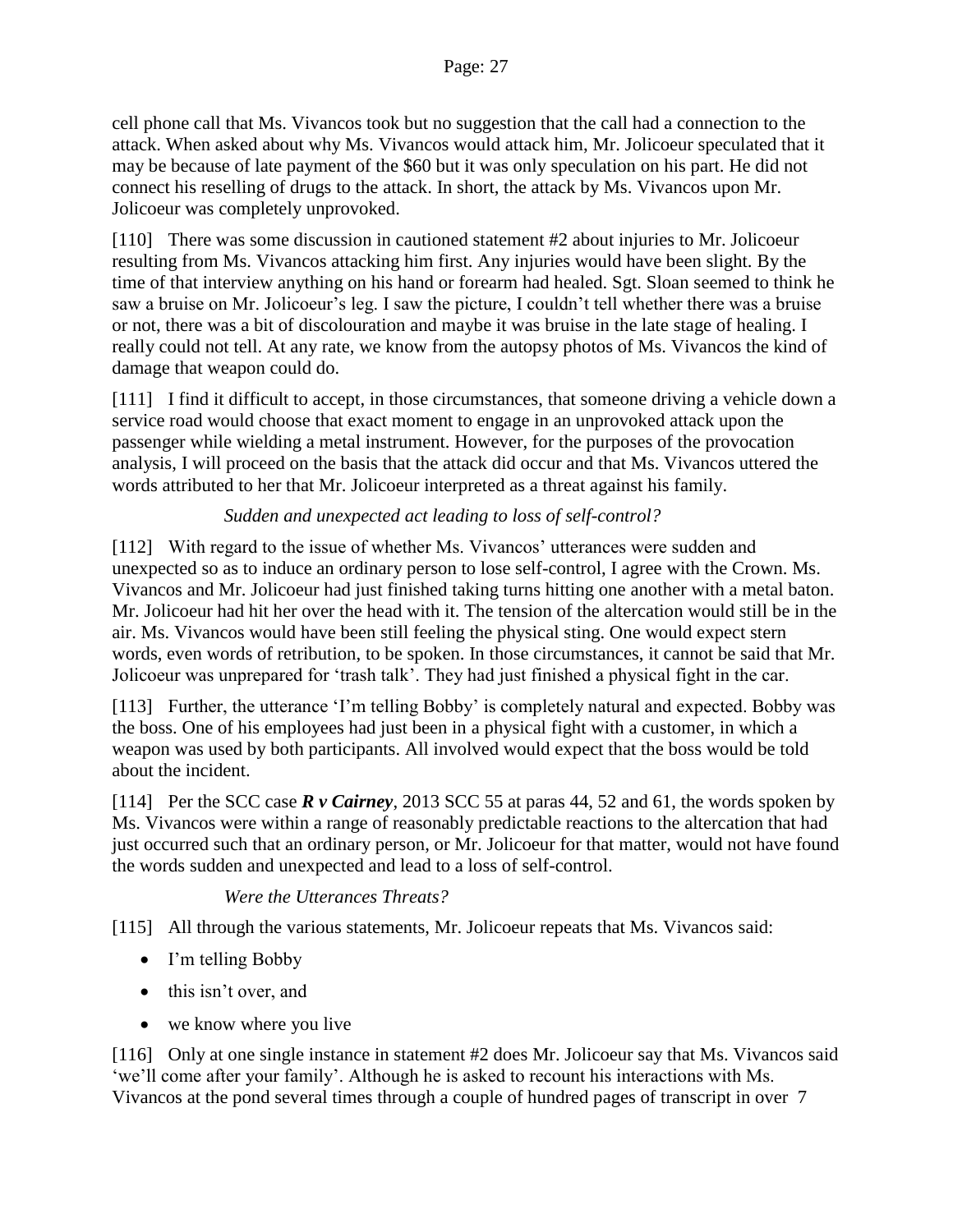hours of interviews, he never once repeats the 'we'll come after your family' statement, but he repeats the other statements several times. I would have thought, in quoting Ms. Vivancos' threats, this particular threat aimed at the family would be front and foremost in his recitation of the events. Instead, it fades from his account after statement # 2 and never reappears. The other statements are repeated. So, I am left to wonder whether these actual words were ever said, or whether they are merely an interpretation or perception by Mr. Jolicoeur, or less charitably, an embellishment.

[117] As stated, the rest of the words:

- I'm telling Bobby
- this isn't over, and
- we know where you live

are repeated throughout the statements. But they are vague. They indicate that the grievance between Ms. Vivancos and Mr. Jolicoeur had not been resolved and that the boss would be brought into the discussion. In these words, which there was no actual threat of harm made and any such threat was veiled or implied. Certainly, no words here specifically referenced Mr. Jolicoeur's family or his children. It is not known whether Ms. Vivancos even knew whether Mr. Jolicoeur had children. With these words, she did not say that Bobby or Bobby's people were going to kill or hurt either Mr. Jolicoeur or his family.

[118] While I can accept that drug organizations in general have a reputation for using violence and intimidation, there is nothing before me to suggest that Mr. Jolicoeur knew of any violence that had been used by Bobby's organization. He'd had some sort of unpleasant experience with Pablo but no specifics about that and no mention of violence.

[119] There is nothing to before me to suggest that Bobby is a dangerous person. I think that Bobby is probably a real person because Mr. Jolicoeur said that Bobby on occasion directly participated in street-level transactions when no one else was available. I do not know whether Bobby is his real name and I earlier suggested that Mr. Moldovan-Falnicu might be Russian Bobby because he was monitoring the drug line on the date in question. The fact that the owner of Ms. Vivancos' work cell phone was Vlad Tepes does not tell me anything or that there is a real person of Russian extraction involved. Vlad Tepes may be a real person, Russian or not, or a pseudonym for someone else. There is an historical Vlad Tepes, you can look it up, and he is not Russian. All of this is to say, apart from Bobby being a drug dealer, I don't know what Mr. Jolicoeur knew about how dangerous he might be.

[120] Now, on this point, Ms. Lind thought Mr. Ibanescu was not credible when he testified that drug dealing can be a business that involves fear and violence but that this particular drug organization was non-violent. She questioned how he could be a close friend of Ms. Vivancos but did not know her birthdate, whether she had a boyfriend or other particulars about her. She said Mr. Ibanescu's disavowal of his then current involvement in the drug trade was contrary to the Agreed Statement of Facts.

[121] I am not overly concerned about Mr. Ibanescu's credibility about the non-violent nature of Bobby's drug organization. He did concede that it can be a dangerous business; hence the reason for Jessica to have a driver. Also, we are concerned with Mr. Jolicoeur's state of mind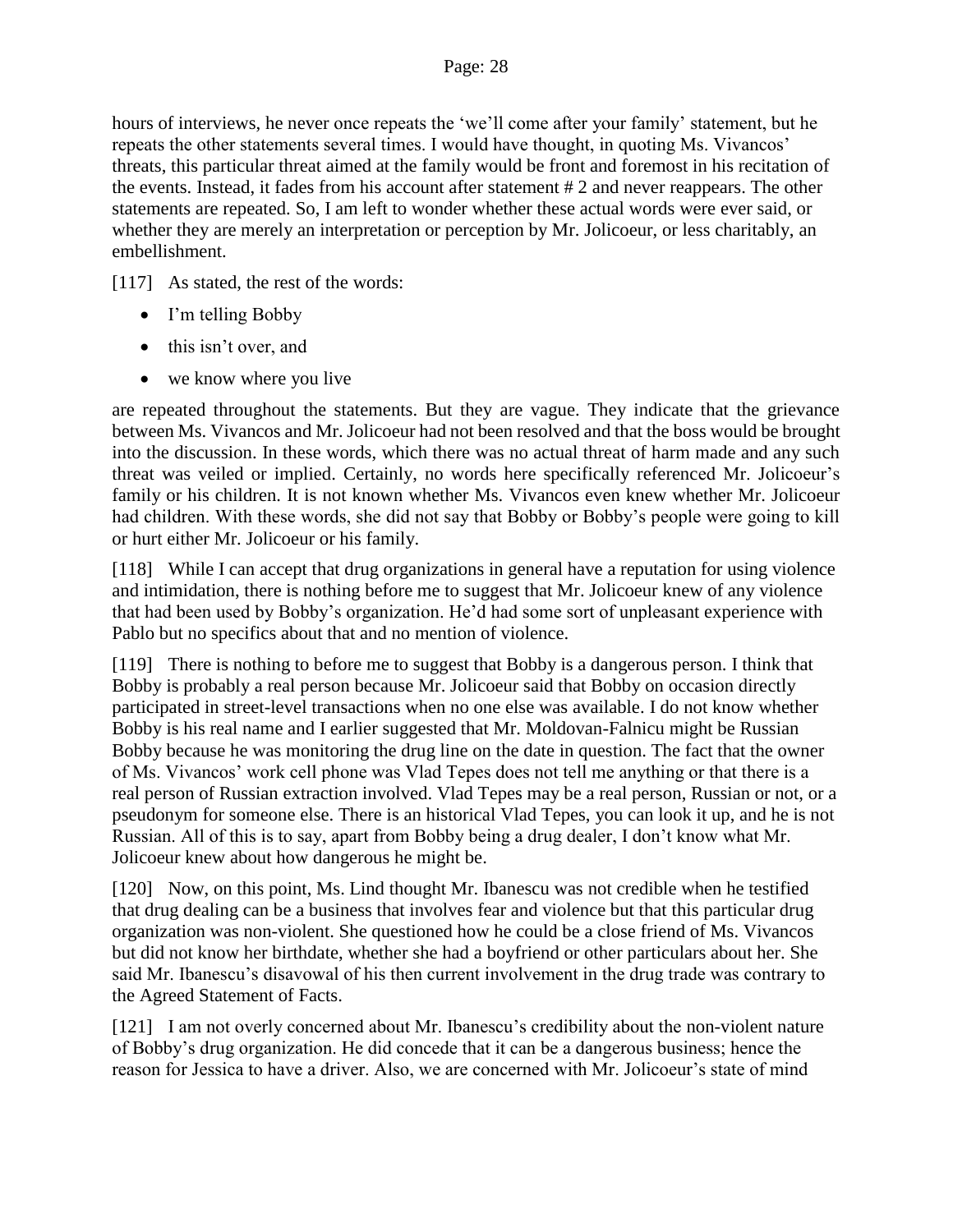here and as I just said, there is no evidence about whether Mr. Jolicoeur knew that Bobby's organization is dangerous or not.

[122] Going back to the putative threats, while 'we know where you live' could be an implicit threat, the actual information from Mr. Jolicoeur statements is unclear about whether they, the drug organization, knew where he lived. Mr. Jolicoeur says he spotted someone, he did not say who, driving through the neighbourhood and that is the extent of their knowledge of his residence. On this basis, Mr. Jolicoeur told Sgt. Kuca in Statement #3, part 4 that he believed Bobby's crew had a rough idea of where he lived. Mr. Jolicoeur did say that he parked his work van a block away after the incident as a subterfuge so that they would not figure out where he lives exactly.

[123] Sgt. Kuca questioned Mr. Jolicoeur quite closely about why he took no further steps to warn or protect his family members on the night in question, such as moving them to a safe place, and Mr. Jolicoeur had no answer. These steps were not taken at first when he says he believed that Ms. Vivancos was still alive and able to alert Bobby. In fact, he left two young children and a 13 year-old babysitter alone in the house. And no steps were taken afterwards when he observed that Ms. Vivancos' body was discovered. As I said before, this behaviour shows that Mr. Jolicoeur was not overly concerned about the safety of his family and certainly not to the extent that it would have incited a homicidal reaction.

#### *Was Mr. Jolicoeur subjectively provoked?*

<span id="page-28-0"></span>[124] Finally, the Crown argues that provocation had not actually subjectively manifested because the deadly attack on Ms. Vivancos was not the result of loss of the power of self-control, but rather a deliberate and rational choice made by him to prevent Ms. Vivancos from telling Russian Bobby or the drug organization about what had happened. Part of his motivation here, the Crown suggests, was to keep Kim in the dark about his drug activities.

[125] The Defence is quite right that I need to consider the totality of the statements, and not particular comments of Mr. Jolicoeur in isolation, before arriving at any conclusion about whether provocation has been made out or not. To be fair, Mr. Jolicoeur does give two reasons throughout all of his statements for why he engaged in the lethal attack on this Vivancos. The first is that he was attempting to prevent her from using her cell phone. The second is that he reacted to threats against his family. Both of these themes are constantly revisited throughout his statements. During argument, Ms. Magill for the Crown cited numerous instances from the transcripts of the former and Ms. Lind for the Defence referred me to numerous instances of the latter.

[126] The two cannot co-exist. It is not possible, in my view, to lose the power of self-control and at the same time act with a specific objective and purpose in mind, because the latter requires the actor to act rationally. Furthermore, a purpose or objective of stopping someone is not an emotion that can be combined with anger to produce provocation. Even if I accept that Ms. Vivancos uttered the statements attributed to her by Mr. Jolicoeur and that he interpreted them as a threat, I cannot reach the conclusion that it was the threat and a subsequent loss of the power of self-control that induced the homicidal attack upon Ms. Vivancos. I say that for two reasons.

[127] First, Mr. Jolicoeur is clear in his statements that during his assault of Ms. Vivancos, his objective or purpose was to prevent her from using her cell phone. Second, although he gave iterative statements in which concern for the safety of his family was presented as a concern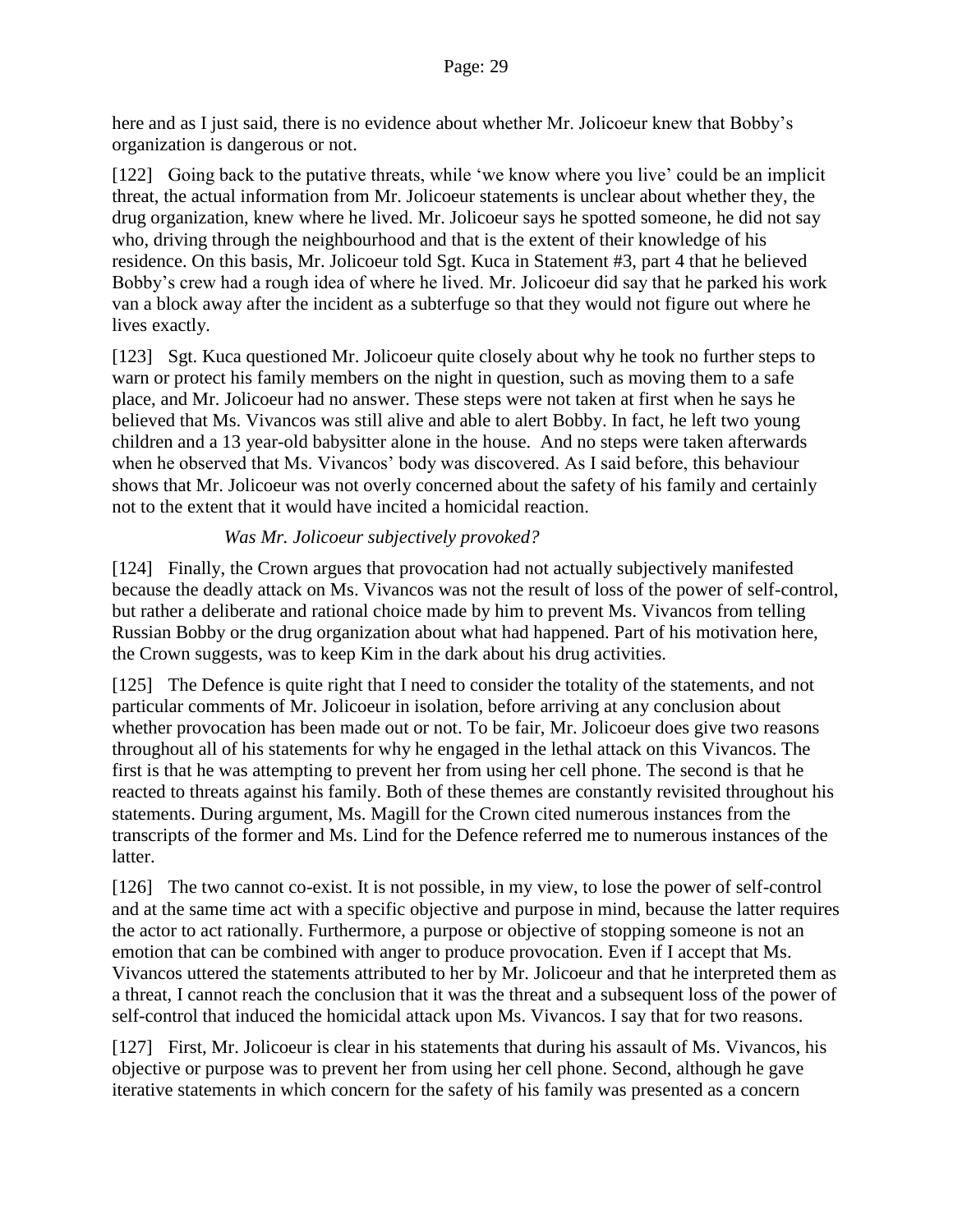during his attack on Ms. Vivancos, with that concern evolving into the defence of provocation presented at this trial, I have concluded as I stated above that he has demonstrated by subsequent conduct that he was not overly concerned about the safety of his family. I am not saying this to mean that Mr. Jolicoeur is a bad family man or is unconcerned about his family. What I mean is that at the time of the deadly attack on Ms. Vivancos, he was primarily focused with her attempt to use her cell phone and that he did not perceive at the time that his family was at particular risk.

[128] I conclude that the Crown has disproven provocation as a defence for three reasons:

- The Crown has persuaded me that Ms. Vivancos' utterances were not sudden and unexpected.
- The Crown has also persuaded me that the nature and quality of the utterances were not sufficient to deprive an ordinary person of the power of self-control.
- Third, the Crown has persuaded me that on the facts Mr Jolicouer was not actually provoked. Rather, in using lethal force against Ms. Vivancos he was acting deliberately and rationally in attempting to prevent Ms. Vivancos from using her cell phone.

[129] Now one might well ask, what about Mr. Jolicoeur's declarations and protestations throughout all of his statements that he had lost control, snapped and just reacted. None of that is inconsistent with trying to stop Ms. Vivancos from using her cell phone and then getting carried away. It still does not mean that he was provoked in the legal sense as found in s 232 *CC*.

#### **L. Conclusion on** *WD*

<span id="page-29-0"></span>[130] I will circle back and conclude with some comments about *WD*. I said earlier that the trier of fact is entitled to accept all, some or none of the particular witness' evidence. Mr. Jolicoeur's evidence came in through the Crown by way of his successive statements to police. I accepted Mr. Jolicoeur's evidence with regard to the broad outline of events, and the physical movements of the parties and the timeline of the events on November 16. Much of this was supported by independent objective evidence such as the cell phone records and GPS data. But I disbelieve specific factual exculpatory assertions made by Mr. Jolicoeur with respect to the contentious issues in this trial, particularly as they relate to his state of mind.

[131] I don't particularly believe that Ms. Vivancos pulled out a weapon and attacked Mr. Jolicoeur in an unprovoked manner while she was driving the Volkswagen Jetta down the service road. However, I was prepared to accept that scenario and the utterances attributed to Ms. Vivancos for the purposes of the provocation discussion.

[132] I already commented on how I interpreted Mr. Jolicoeur's many declarations that he did not intend to kill Ms. Vivancos and I found specifically that at some point during the final attack upon her, he knew he was inflicting bodily harm upon Ms. Vivancos likely to cause death, by striking her repeatedly on the head with a metal instrument and he was indifferent to the consequence, which was her death. Therefore, I have rejected any statement from Mr. Jolicoeur that he did not realize his actions would result in her death.

[133] I further found that he was not provoked by threats uttered by Ms. Vivancos but was rather motivated by a desire to stop her from using her cell phone. I rejected any contention on Mr. Jolicoeur's part that he was provoked into a homicidal reaction by threats spoken by Ms. Vivancos.